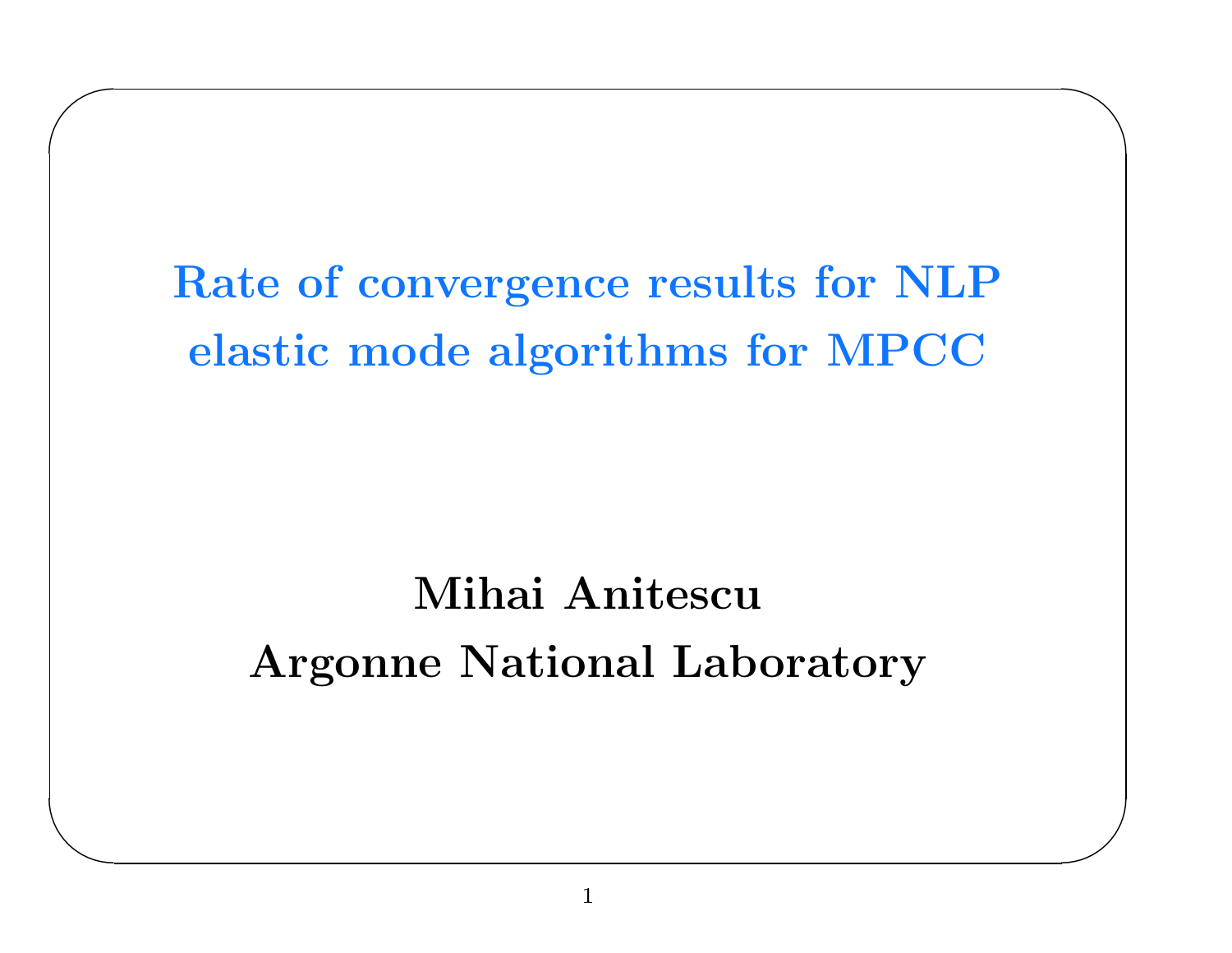#### Justification and Objective ✝✆

 $\diagdown$ 

 $\bigg)$ 

 $\bigg($ 

- It has recently been shown that certain classical nonlinear programming algorithms work well for mathematical programs with complementarity constraints  $(\text{Leyffer},02);$   $(\text{Fletcher},$ Leyffer, Sholtes and Ralph, 02); (Anitescu,00).
- We are interested in analyzing the rate of convergence of certain classical algorithms for nonlinear programming.
- In this work, in order to deal with the possible infeasibility of the subproblem, we use the *elastic mode*: the nonlinear constraints are relaxed.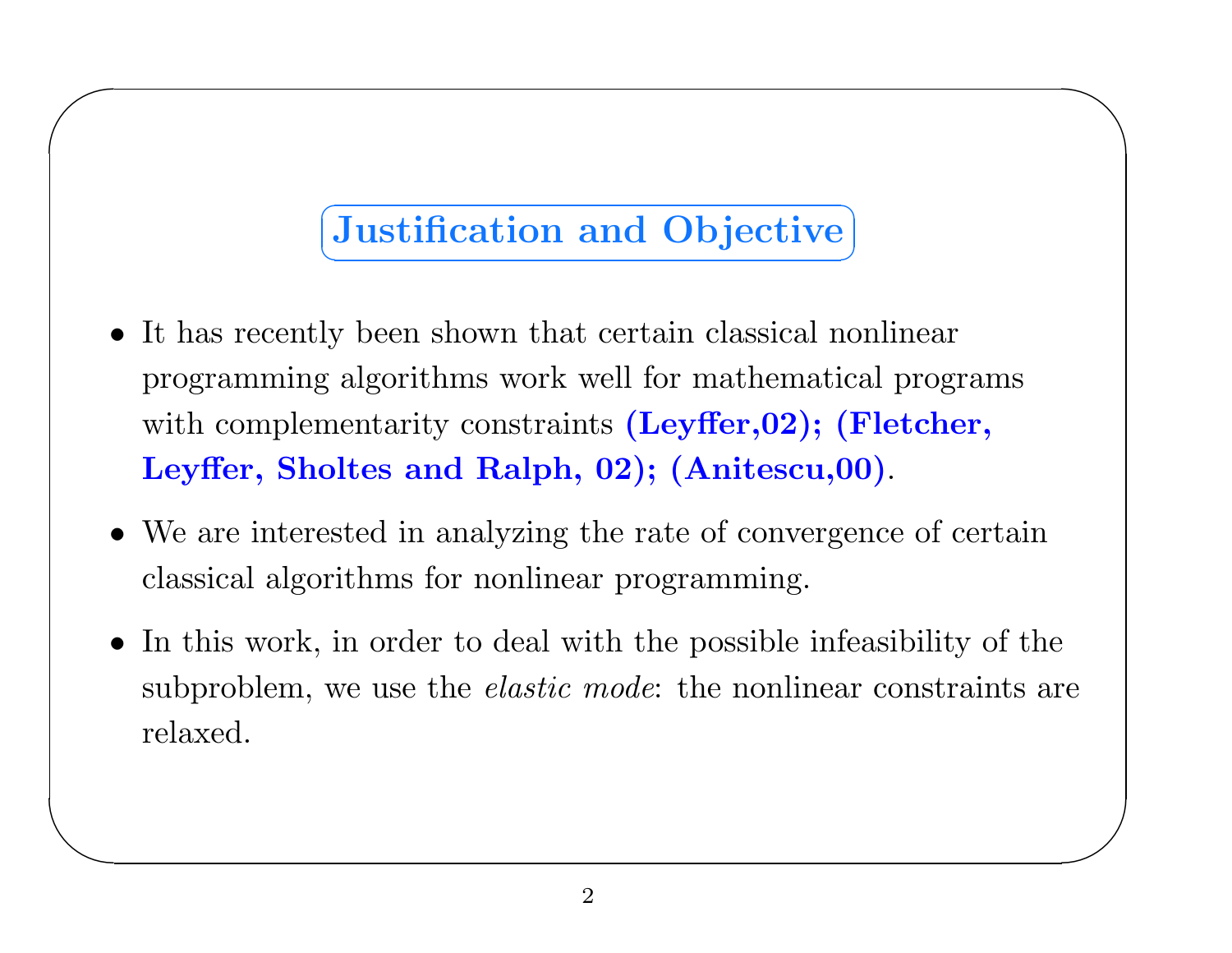# $\subset$  $(NLP$  Problem with some linear constraints

 $\diagup$ 

 $\bigg)$ 

$$
\min_{x} f(x)
$$
  
subject to  $g_i(x) \leq 0, i = 1, 2, ..., n_i$   

$$
h_j(x) = 0, j = 1, 2, ..., n_e
$$

We assume that

 $\bigg($ 

- 1.  $g_i(x)$  is linear for  $i = 1, 2, \ldots, l_i$ ,
- 2.  $h_j(x)$  is linear for  $j = 1, 2, \ldots, l_e$ .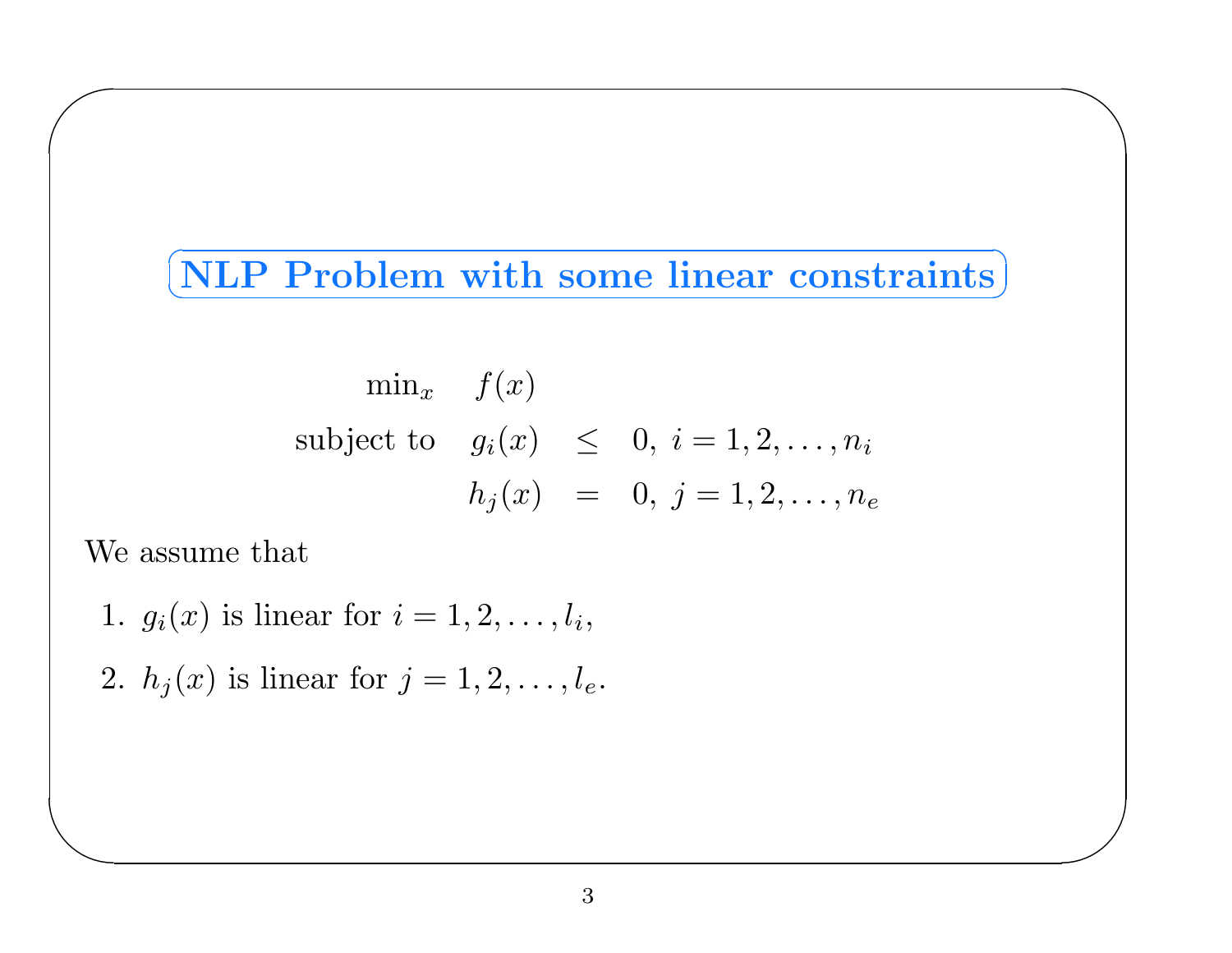### Regularity assumptions for linear constraints ✝✆

 $\diagup$ 

 $\bigg)$ 

[B1] The set  $\mathcal F$  is feasible, where

 $\bigg($ 

 $\setminus$ 

$$
\mathcal{F} = \{x \mid g_i(x) \leq 0, \ i = 1, 2, \dots, l_i, \quad h_j(x) = 0, j = 1, 2, \dots, l_e \},
$$

[B2] The preceding representation of F is minimal:  $\nabla_x h_j(x)$  are linearly independent,  $j = 1, 2, \ldots, l_e$ , and ∃d such that  $\nabla h_j(x)^T d = 0$ ,  $j = 1, 2, \ldots, n_e$  and  $\nabla g_i(x)^T d < 0, i = 1, 2, \ldots, n_i$ .

These assumptions can be invoked without loss of generality, since <sup>a</sup> minimal representation always exists if the set  $\mathcal F$  is feasible. If  $\mathcal F$  is infeasible, the whole problem is infeasible.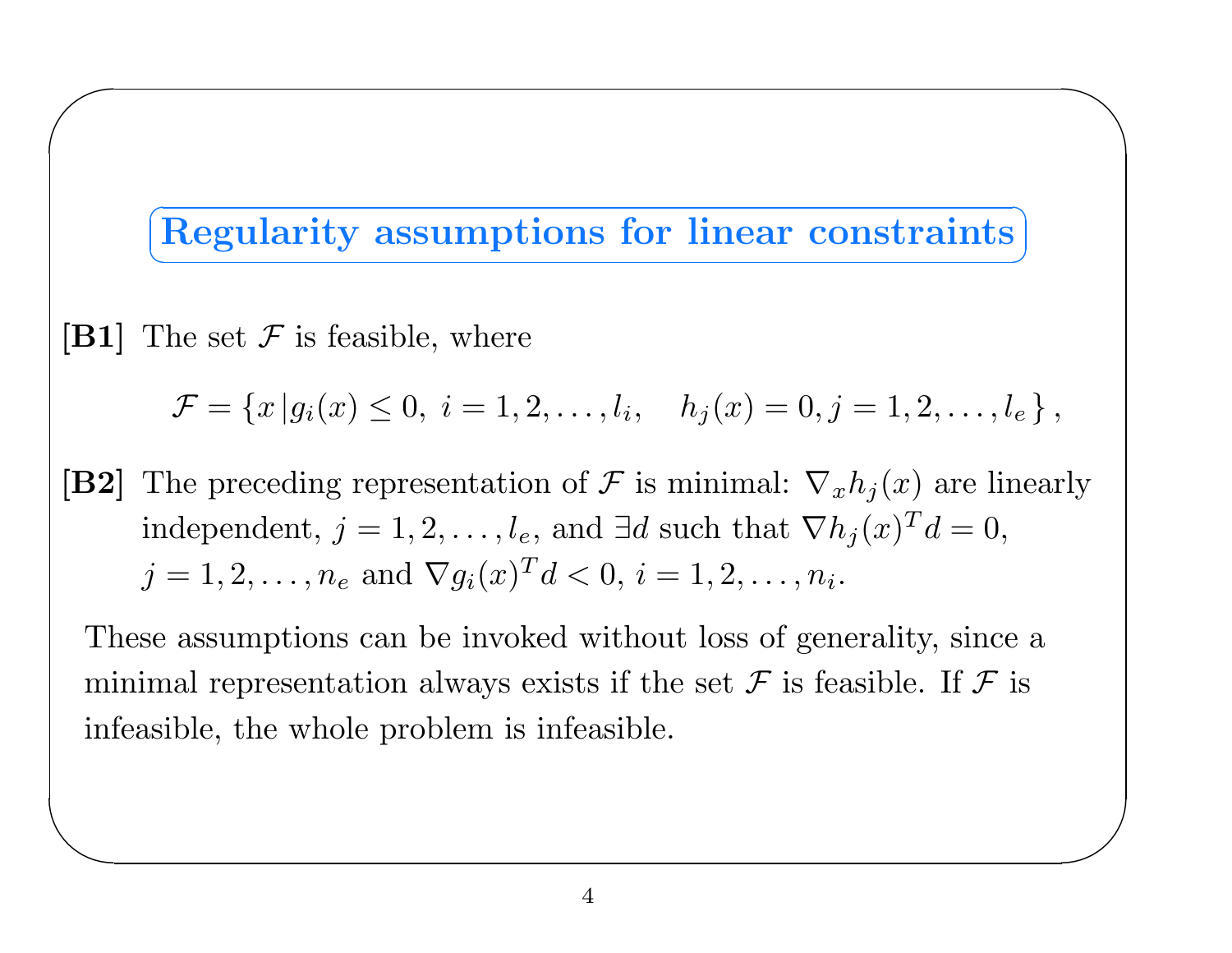#### ✞ ☎ An SQP algorithm ✝✆

 $\diagup$ 

 $\bigg)$ 

Define  $\tilde{c}_{\infty} > 0$ ,  $x^0$ ,  $k = 0$ ,  $\sigma \in (0, \frac{1}{2})$ ,  $\tau \in (0, 1)$ ,  $s > 0$ .  $QP$  Find the solution  $d = d^k$  of the quadratic program.  $\text{minimize}_{d} \quad \frac{1}{2} d^T d + \nabla f(x^k)^T d$ subject to  $-\tilde{h}$  $(x^k) + \nabla \tilde{h}(x^k)^T d = 0$  $\tilde{g}(x^k) + \nabla \tilde{g}(x^k)^T d \ \ \le \ \ 0$ Find the smallest integer  $m = m^k$  that satisfies  $\psi_{\infty}(x^k + \tau^m s d^k) - \psi_{\infty}(x^k) \geq \sigma \tau^m s d^{k^T} d^k.$ Define  $x^{k+1} = x^k + \tau^{m_k} s d^k$ , and  $k = k + 1$ .  ${\rm Go}$  to  ${\bf QP}.$ 

 $\bigg($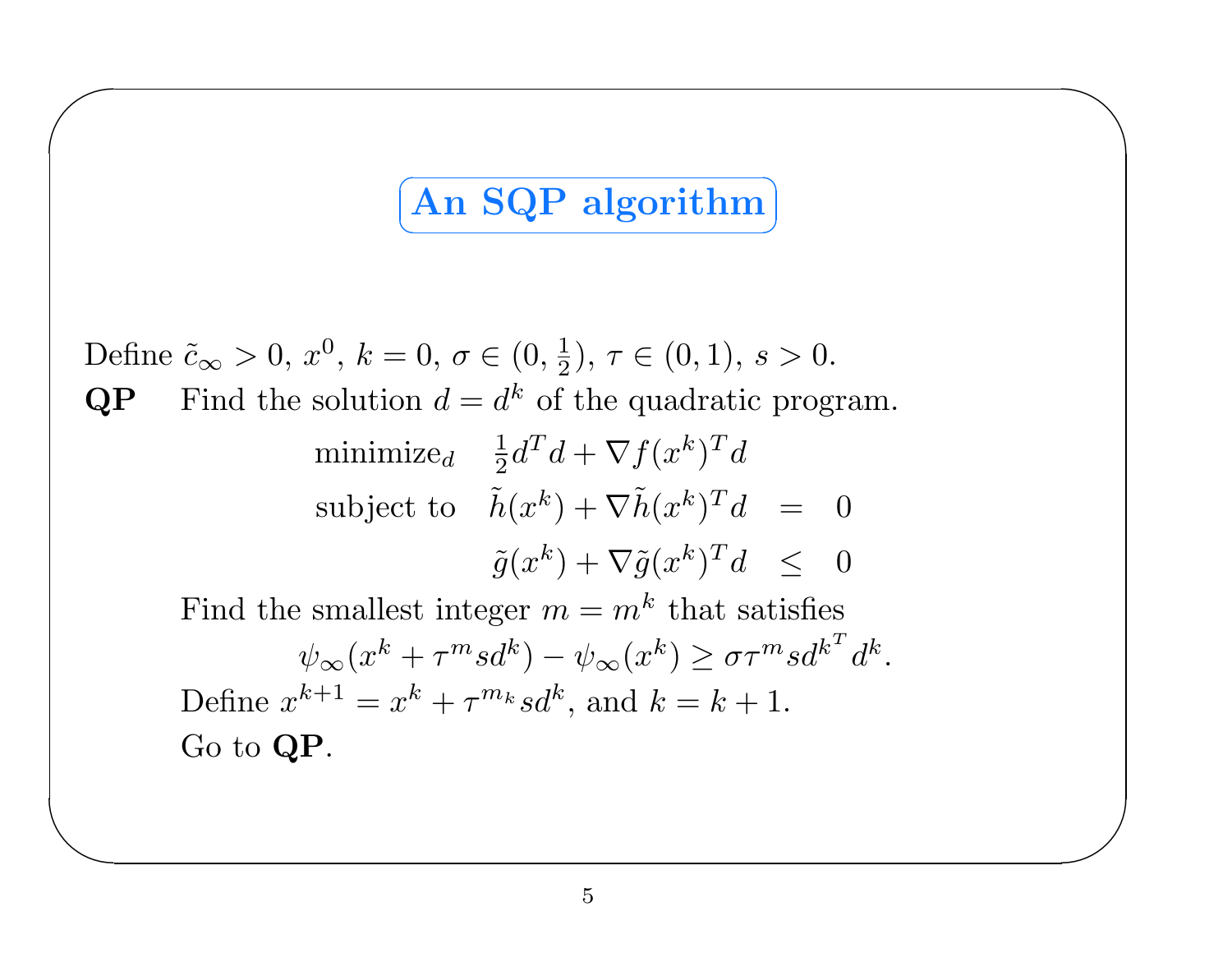# ✞ ☎ MF ✆ CQ and feasibility of the linearization ✝

 $\diagup$ 

 $\bigg)$ 

 $\bigg($ 

 $\setminus$ 

(MFCQ) (1)  $\nabla h_j(x^*), j = 1, 2, ..., n_i$ , are linearly independent,<br>(2) ∃d such that  $\nabla h_j(x^*)^T d = 0$ ,  $\nabla g_i(x^*)^T d < 0$ ,  $i \in \mathcal{A}(x^*)$ 

- If (MFCQ) holds at  $x^*$ , the SQP algorithm will produce feasible  $QPs$  in a neighborhood of  $x^*$ .
- Otherwise, the problems may be infeasible and we may have to do something about it. Like the **elastic mode**.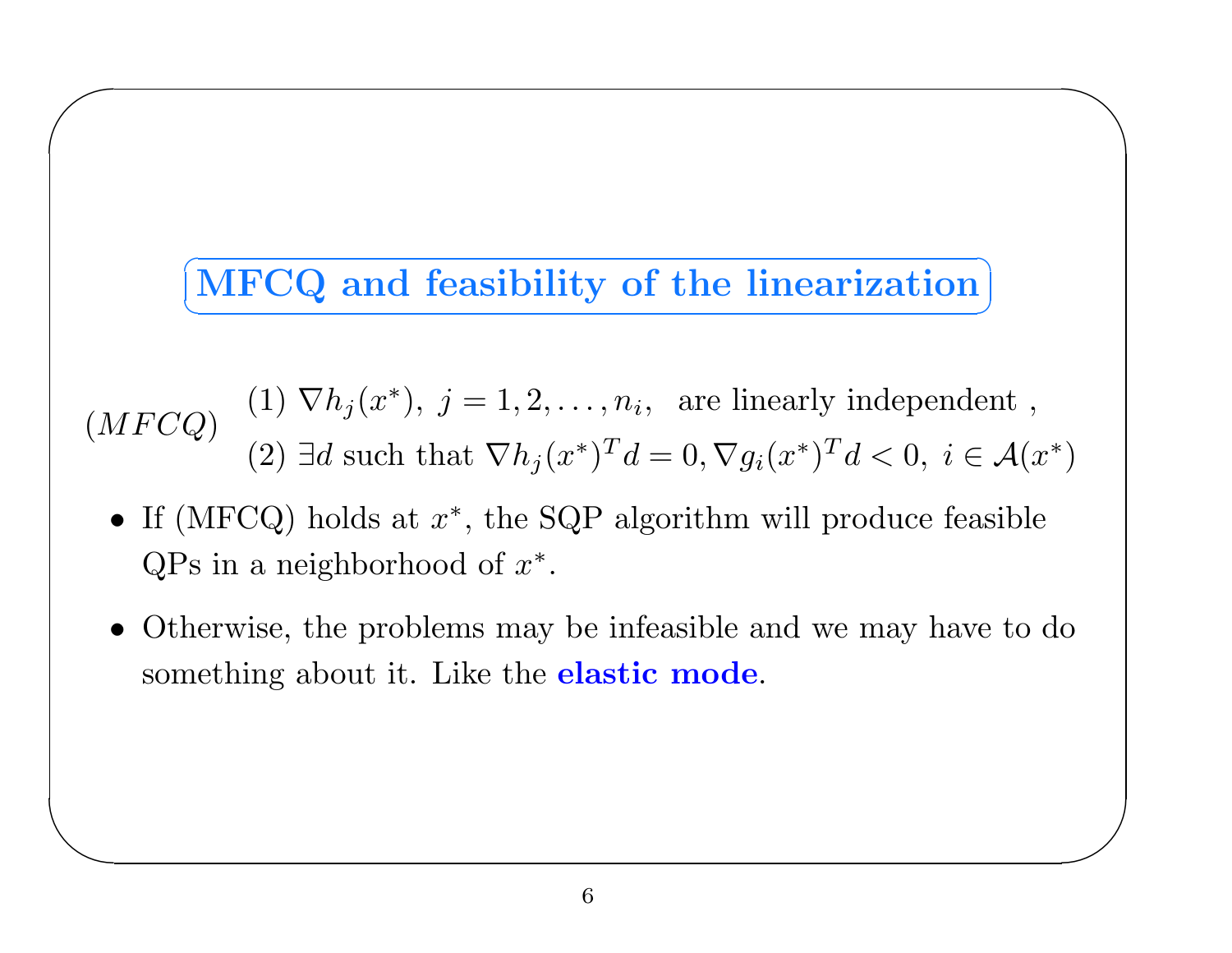# $\subset$  $\fbox{Elastic mode relaxation for NLP}\fbox{)}$

 $\diagup$ 

 $\bigg)$ 

 $\bigg($ 

$$
\min_{x,u,v,w} \quad \tilde{f}(x) + c_1 \left( e_{m-l_i}^T u + e_{r-l_e}^T (v+w) \right)
$$

$$
\tilde{g}_i(x) \leq 0, \ i = 1, 2, \dots, l_i,
$$

$$
\tilde{g}_i(x) \leq u_i, \ i = l_i + 1, \dots, m,
$$

$$
\tilde{h}_j(x) = 0, \ j = 1, 2, \dots, l_e
$$

$$
-v_j \leq \tilde{h}_j(x) \leq w_j, \ j = l_e + 1, \dots, r
$$

$$
u, v, w \geq 0,
$$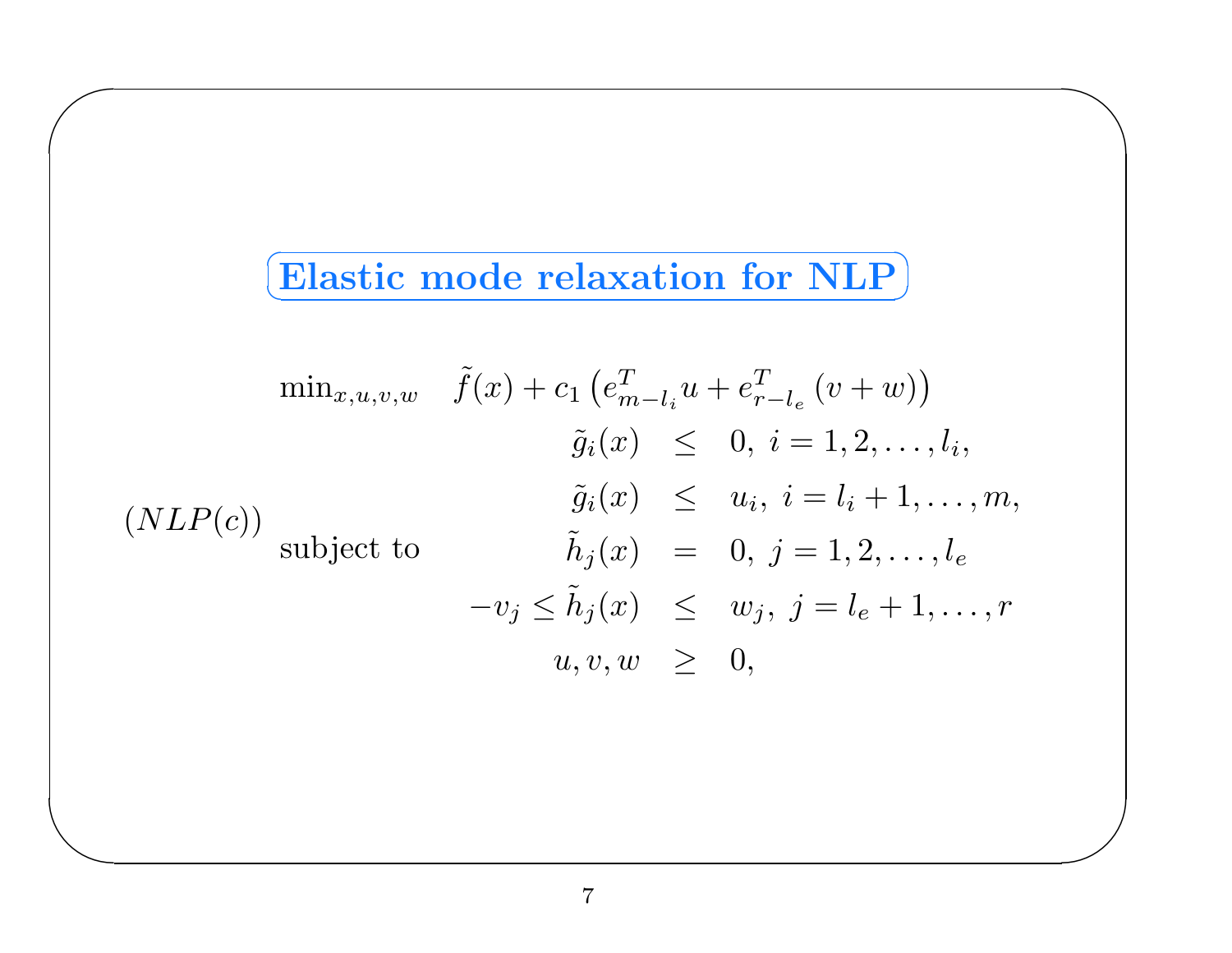#### $\subset$ ✝☎ ✆An adaptive elastic mode approach

 $\diagup$ 

 $\bigg)$ 

 $\bigg($ 

 $\setminus$ 

If *the QP is infeasible or its Lagrange multipliers are too large* then  $\textsf{NLPC:}\; Find\; the\; solution\; (x^{c_1},u^{c_1},v^{c_1},w^{c_1})\; of\; the\; relaxed\; NLP$ If  $||(u^{c_1},v^{c_1},w^{c_1})||=0,$  then  $x^{c_1}$   $solves~NLP.$  Stop. otherwise  $c_1 = c_1 + K, return \,\, to \,\, \textsf{NLPC}.$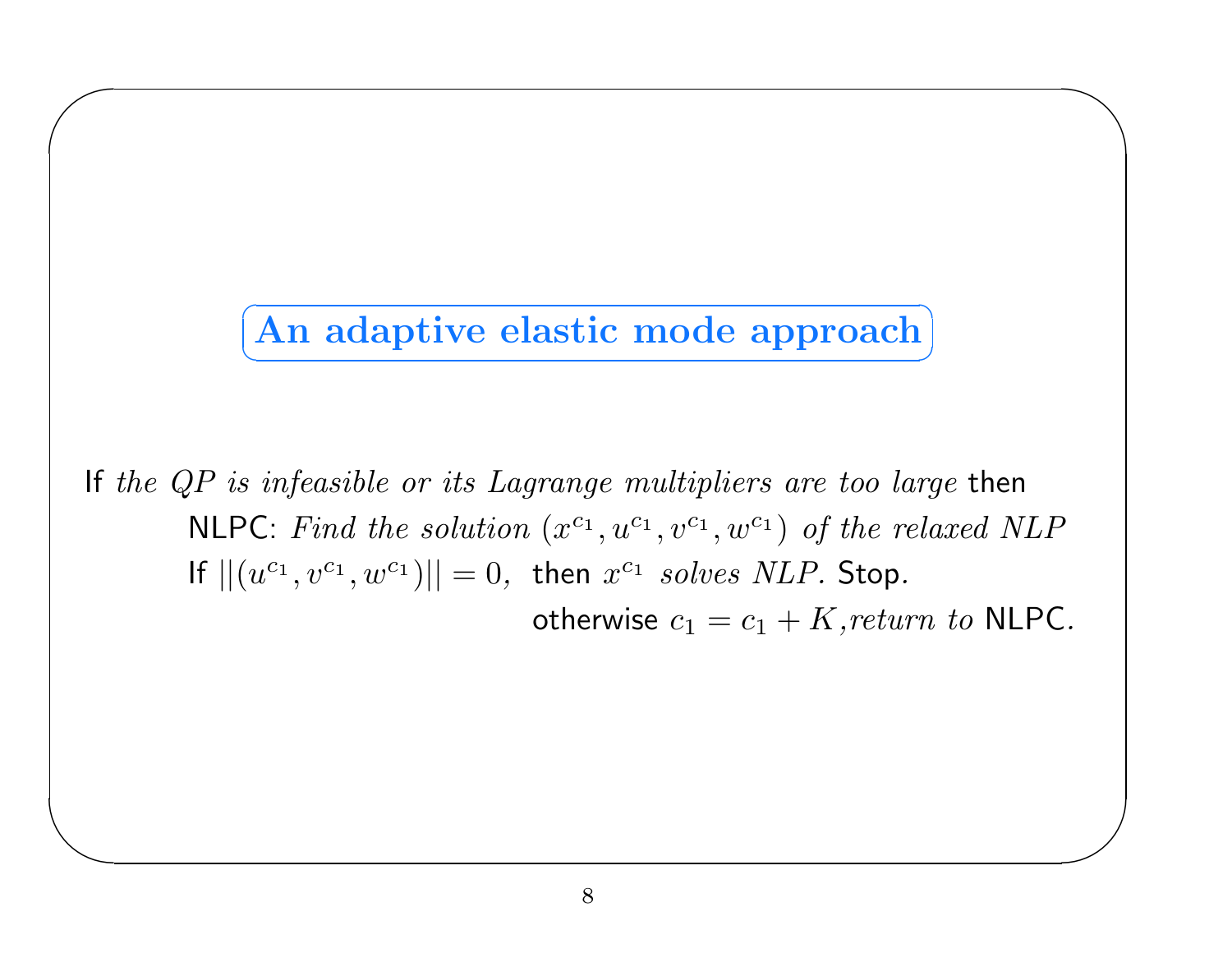#### $\subset$ ✝☎  $\begin{array}{c} {\bf Solving~NLP~by~SQP} \end{array}$

 $\diagup$ 

 $\bigg)$ 

MFCQ doesn't hold  $\Rightarrow$  SQP may fail because of empty linearized constraint set. However, if we assume:

- There exists a Lagrange Multiplier  $\lambda^*$  at  $x^*$ , but the Lagrange Multiplier set may be unbounded.
- The quadratic growth condition holds

 $\bigg($ 

 $\setminus$ 

 $\max\left\{f(x) - f(x^*), g_1(x), g_2(x), \ldots, g_m(x)\right\} \ge \sigma \left|\left| x - x^* \right|\right|^2$ 

- $f, g$  are twice continuously differentiable.
- Note that quadratic growth is the weakest possible second-order condition!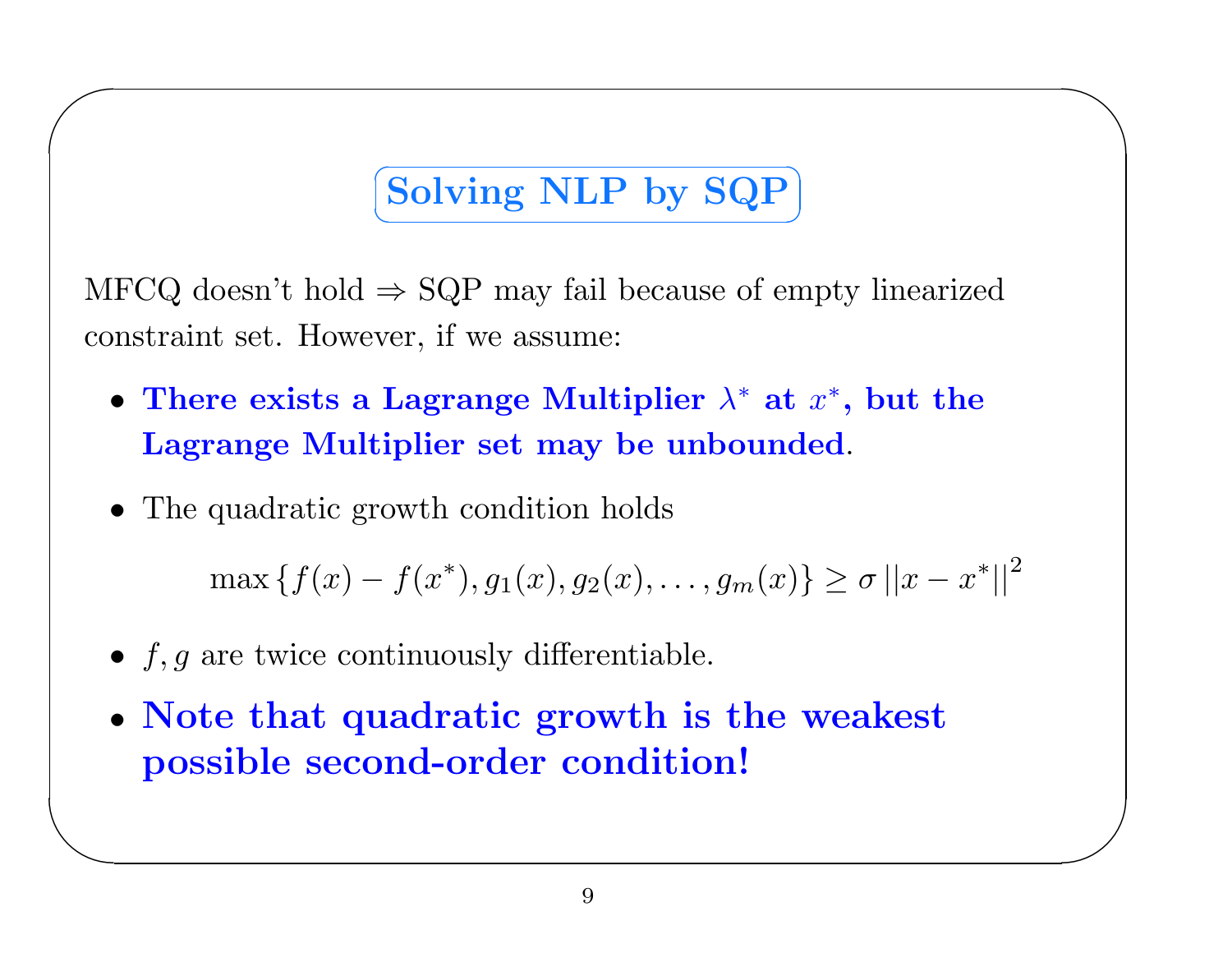# Convergence results ✆

✝

 $\diagup$ 

Then,

 $\bigg($ 

- 1. For sufficiently large but finite values of the penalty parameter  $c_1$ , we have that the points  $(x^*, 0_{m-l_i}, 0_{r-l_e}, 0_{r-l_e})$  is a local minimum of NLP(c) at which both MFCQ and the quadratic growth condition are satisfied.
- 2. For the same value  $c_1$  we  $(x^*, 0_{m-l_i}, 0_{n-l_e}, 0_{n-l_e})$  are isolated stationary points of NLP(c).
- $\setminus$  $\bigg)$ 3. For the same value of  $c_1$ , and if the elastic mode is initialized sufficiently close to  $(x^*, 0_{m-l_i}, 0_{r-l_e}, 0_{r-l_e})$ , and for sufficiently large penalty parameter  $\tilde{c}_{\infty}$ , the sequence  $x^k$  of iterates converges R-linearly.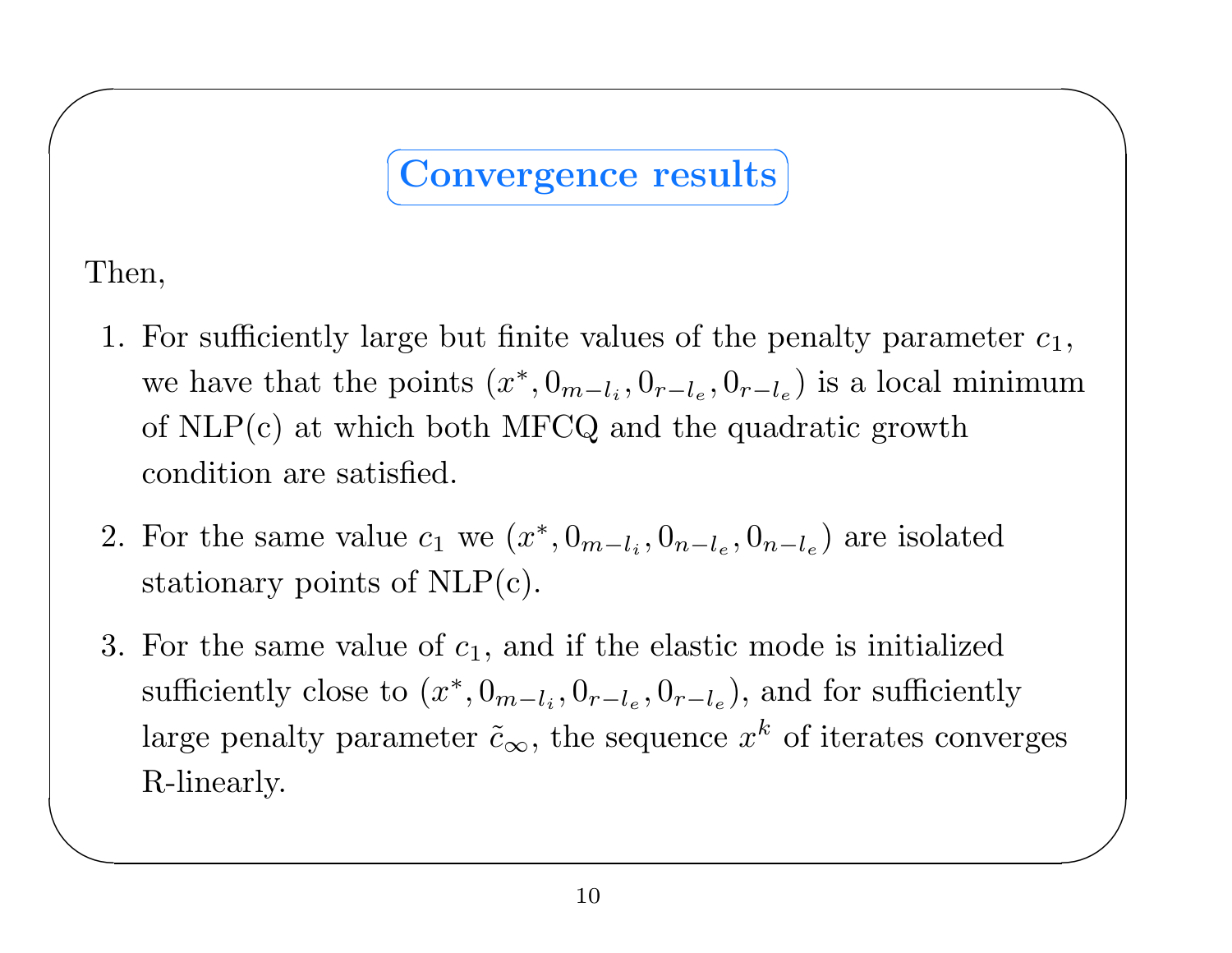

infeasible.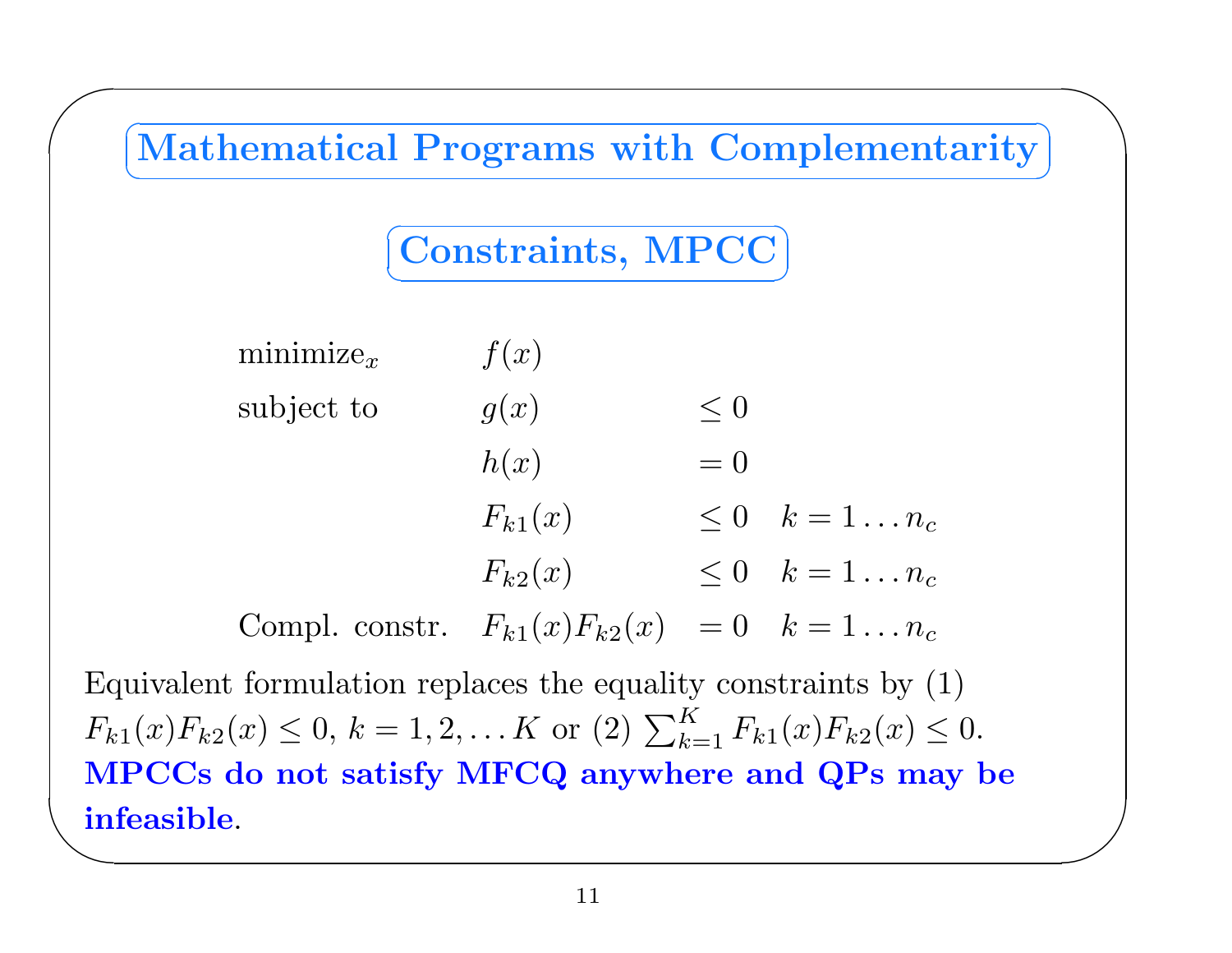Indices associated to a feasible point ✝✆  $\diagup$ 

 $\bigg)$ 

• Indices at which strict complementarity holds

$$
\mathcal{I}(x) = \{(k, i) \in \{1, 2, \dots, n_c\} \times \{1, 2\} \mid F_{k,i}(x) = 0, F_{k, 2-i+1} < 0\}
$$

• Degenerate complementarity indices

 $\bigg($ 

 $\setminus$ 

 $\mathcal{D}(x) = \{(k,i) \in \{1, 2, \ldots, n_c\} \times \{1, 2\} | F_{k,i}(x) = F_{k,2+i-1}(x) = 0\}$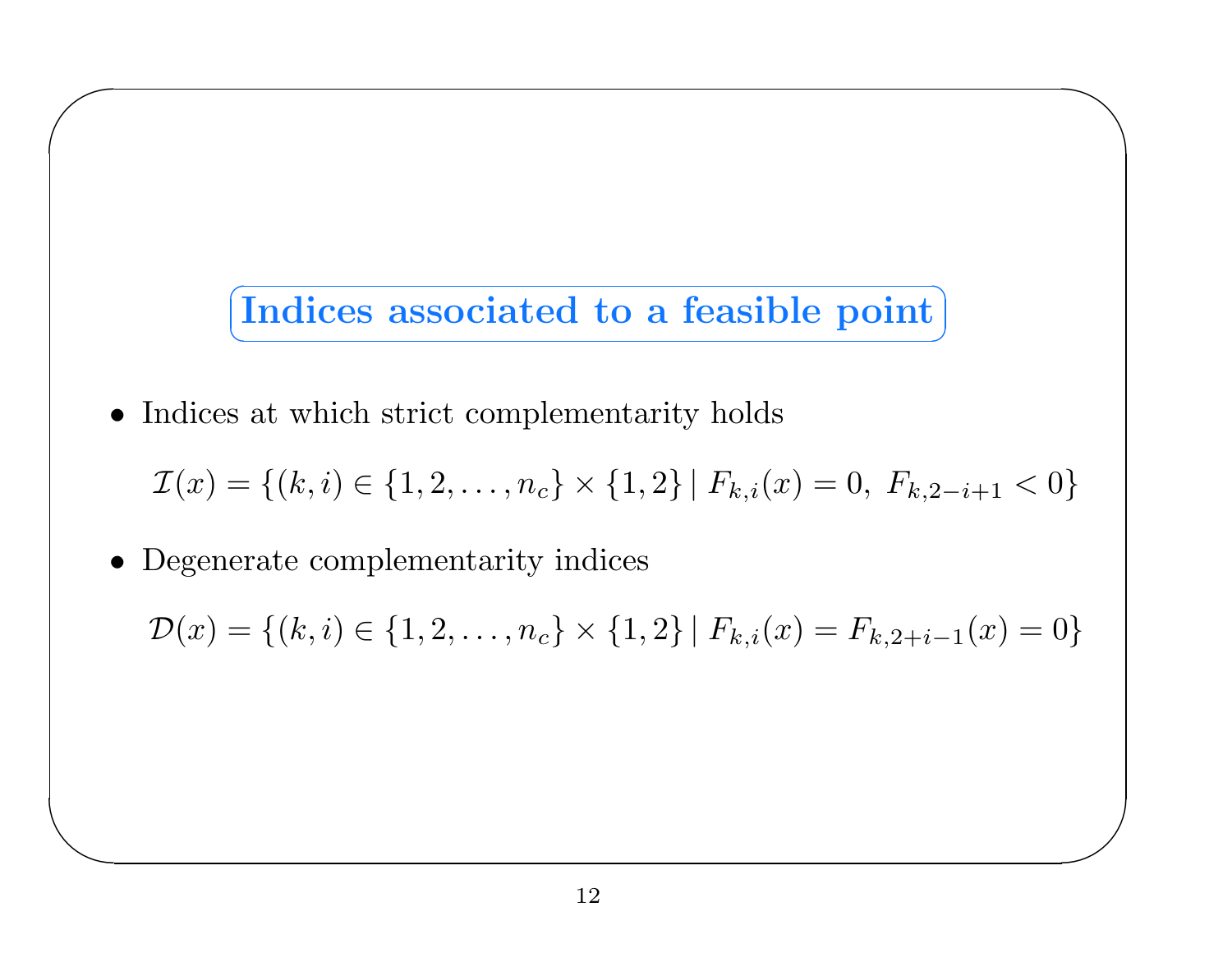### Lagrange Multipliers of MPCC ✝✆

 $\diagup$ 

 $\bigg)$ 

 $\bigg($ 

 $\setminus$ 

(RNLP) 
$$
\min_x
$$
  $f(x)$   
\nsubject to  $g_i(x) \le 0$   $i = 1, 2, ..., n_i$   
\n $h_j(x) = 0$   $j = 1, 2, ..., n_e$   
\n $F_{\mathcal{D}}(x) \le 0$   
\n $F_{\mathcal{I}}(x) = 0.$ 

where  $\textbf{MPEC-LICQ:}$  All constraints of RNLP that are active at  $x^*$ are linearly independent  $\implies$  the Lagrange multiplier set of MPCC is nonempty at  $x^*$  (Scheel and Sholtes).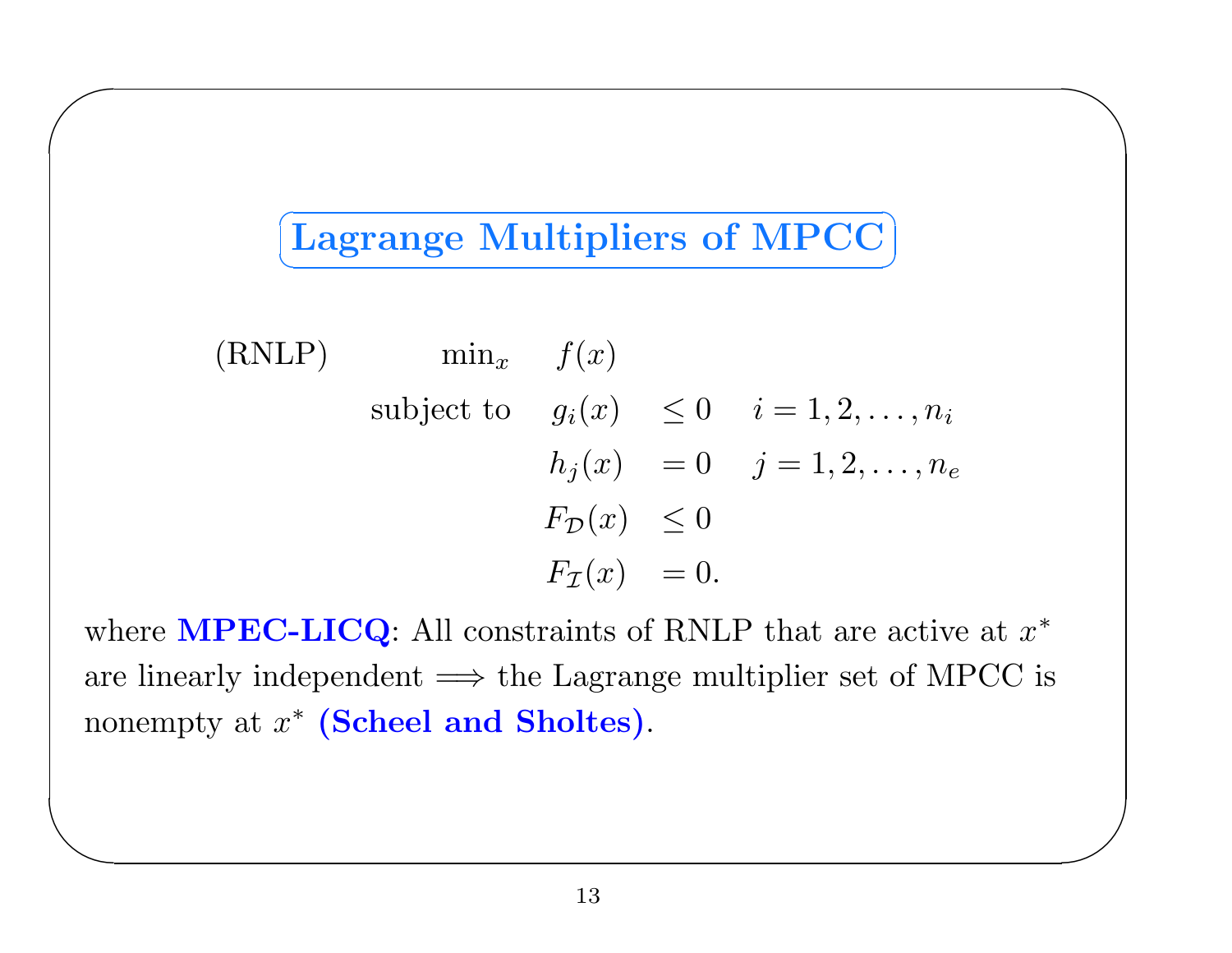### ✞ ☎ Extending the results for MPCC ✝✆

 $\diagup$ 

 $\bigg)$ 

The results of the previous theorem hold if we assume that (MPCC) satisfies the following conditions, at a solution  $x^*$ :

- The Lagrange multiplier set of (MPCC) not empty. MPEC-LICQ (which is very common and introduced later is sufficient for )
- The quadratic growth condition is satisfied at  $x^*$ .

 $\bigg($ 

- The data of (MPCC) are twice continuously differentiable.
- Note that now only the nonlinear constraints are relaxed.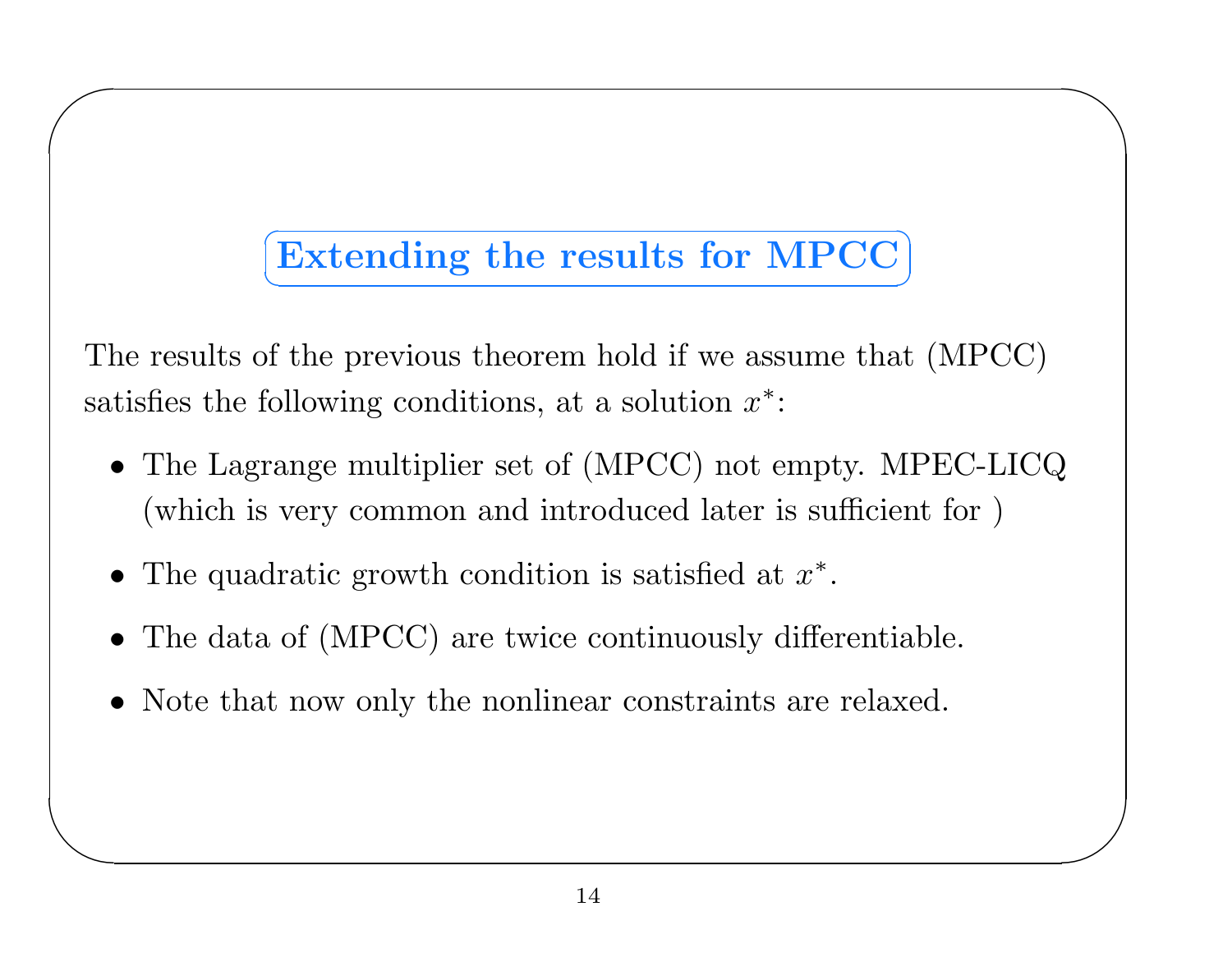#### $\subset$ ✝☎ ✆Numerical Experiments with SNOPT

 $\diagup$ 

 $\bigg)$ 

Runs done on NEOS for the MacMPEC collection (Leyffer).

 $\bigg($ 

| Problem        | $Var\text{-}\mathrm{Con}\text{-}\mathrm{CC}$ | Value          | <b>Status</b> | Feval          | Elastic |
|----------------|----------------------------------------------|----------------|---------------|----------------|---------|
| gnash14        | $21 - 13 - 1$                                | $-0.17904$     | Optimal       | 27             | Yes     |
| gnash15        | $21 - 13 - 1$                                | $-354.699$     | Optimal       | 12             | None    |
| gnash16        | $21 - 13 - 1$                                | $-241.441$     | Optimal       | $\overline{7}$ | None    |
| gnash17        | $21 - 13 - 1$                                | $-90.7491$     | Optimal       | 9              | None    |
| gne            | $16-17-10$                                   | $\overline{0}$ | Optimal       | 10             | Yes     |
| $pack-rig1-8$  | 89-76-1                                      | 0.721818       | Optimal       | 15             | None    |
| $pack-rig1-16$ | $401 - 326 - 1$                              | 0.742102       | Optimal       | 21             | None    |
| $pack-rig1-32$ | 1697-1354-1                                  | 0.751564       | Optimal       | 19             | None    |

SNOPT implements the elastic mode as analyzed here.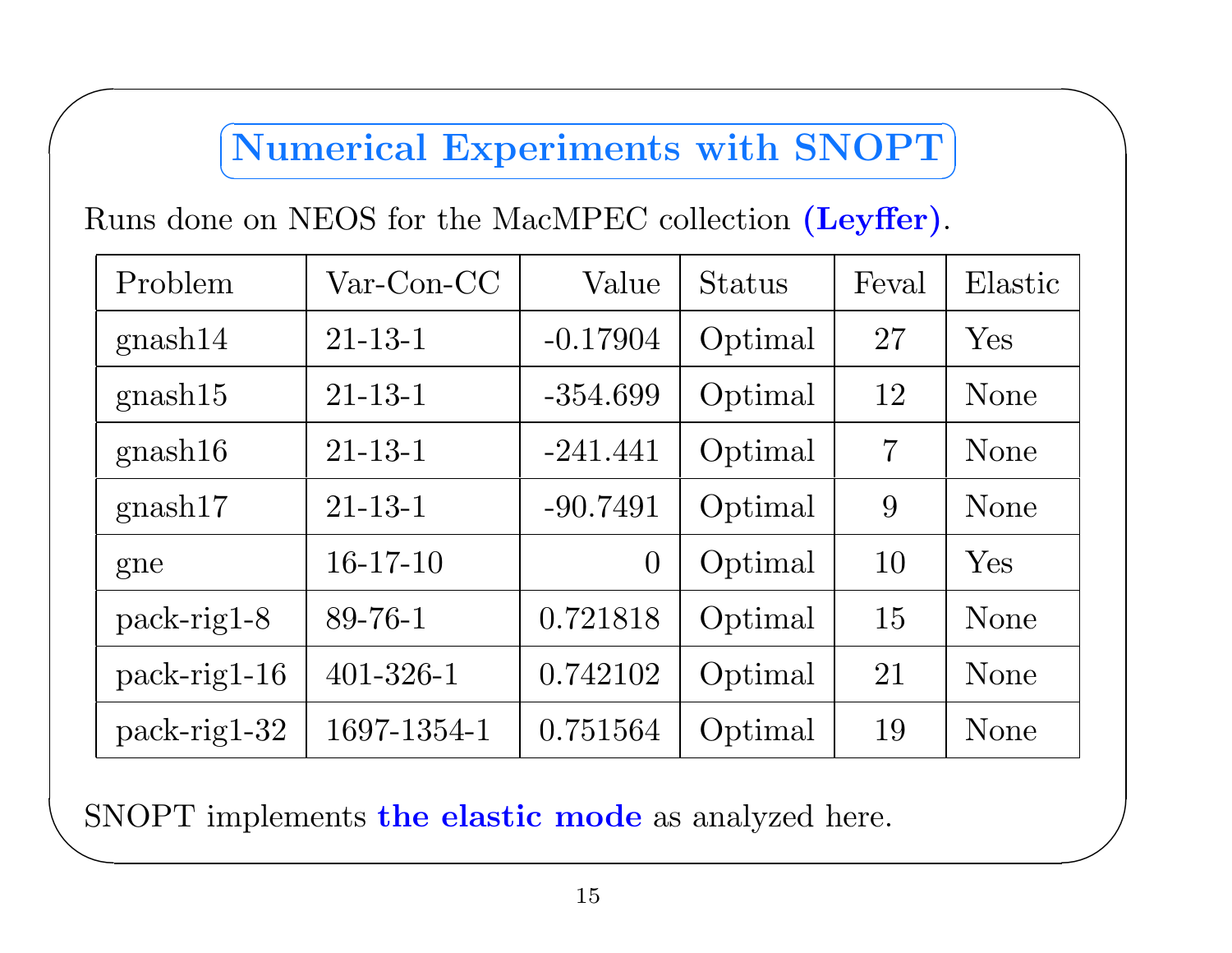#### ✞ ☎ Possible problems for the elastic mode approach ✝✆

 $\diagup$ 

 $\bigg)$ 

 $\bigg($ 

- For adaptive elastic mode, if  $c_1$  is too small, the algorithm cannot be allowed to progress to convergence, since we cannot spend an infinite amount of work on <sup>a</sup> subproblem.
- Superlinear convergence results are hard to achieve with <sup>a</sup> positive definite matrix and unclear if <sup>a</sup> BFGS update will converge for such degenerate problems.
- For stronger conditions, superlinear convergence results have been  $\rm obtained$  by (Fletcher, Leyffer, Sholtes and Ralph,  $90)$ (FLSR).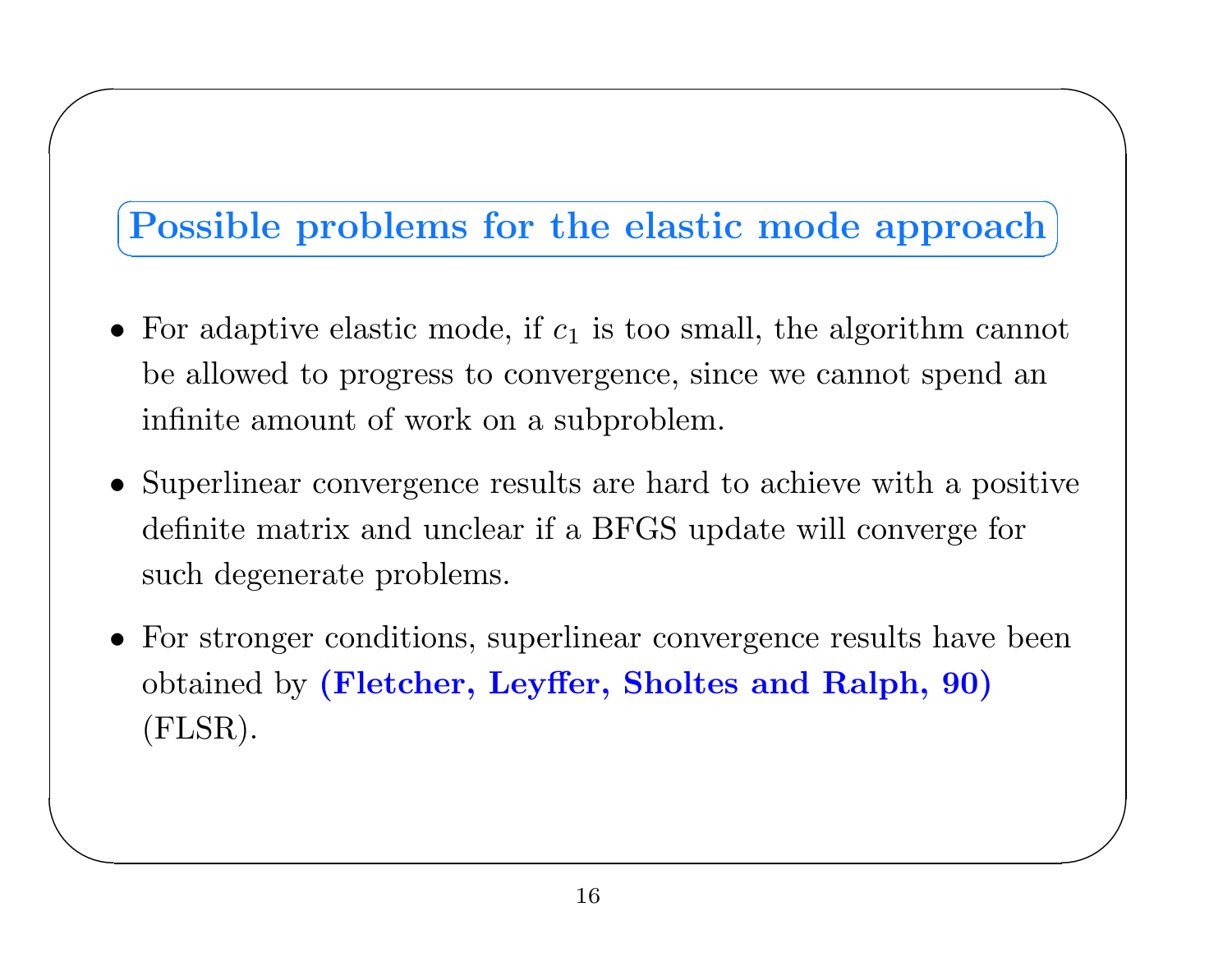# $\subset$  $\fbox{Slack formulation of MPC}$

 $\diagup$ 

 $\bigg)$ 

It has been shown that slack formulations are "easier" than nonslack formulations  $\bf{No}$  loss of generality (FLSR).

| minimize   | f(x)                                    |  |                                   |     |
|------------|-----------------------------------------|--|-----------------------------------|-----|
| subject to | $g_i(x)$                                |  | $\leq 0 \quad i=1,2,\ldots,n_i$   |     |
|            | $h_i(x)$                                |  | $= 0 \quad j = 1, 2, \ldots, n_j$ | (1) |
|            | $x_{k1}$                                |  | $\leq 0 \quad k=1,2,\ldots,n_c$   |     |
|            | $x_{k2}$                                |  | $\leq 0 \quad k=1,2,\ldots,n_c$   |     |
|            | $\sum_{k=1}^{n_c} x_{1k} x_{2k} \leq 0$ |  |                                   |     |

For simplicity, assume that,  $x_{k1}^* = 0, k = 1, 2, \ldots, n_c,$ 

 $\bigg($ 

$$
x_{k2}^* = 0, k = 1, 2, \dots, n_d, \ x_{k2}^* < 0, k = n_{d+1}, \dots, n_c.
$$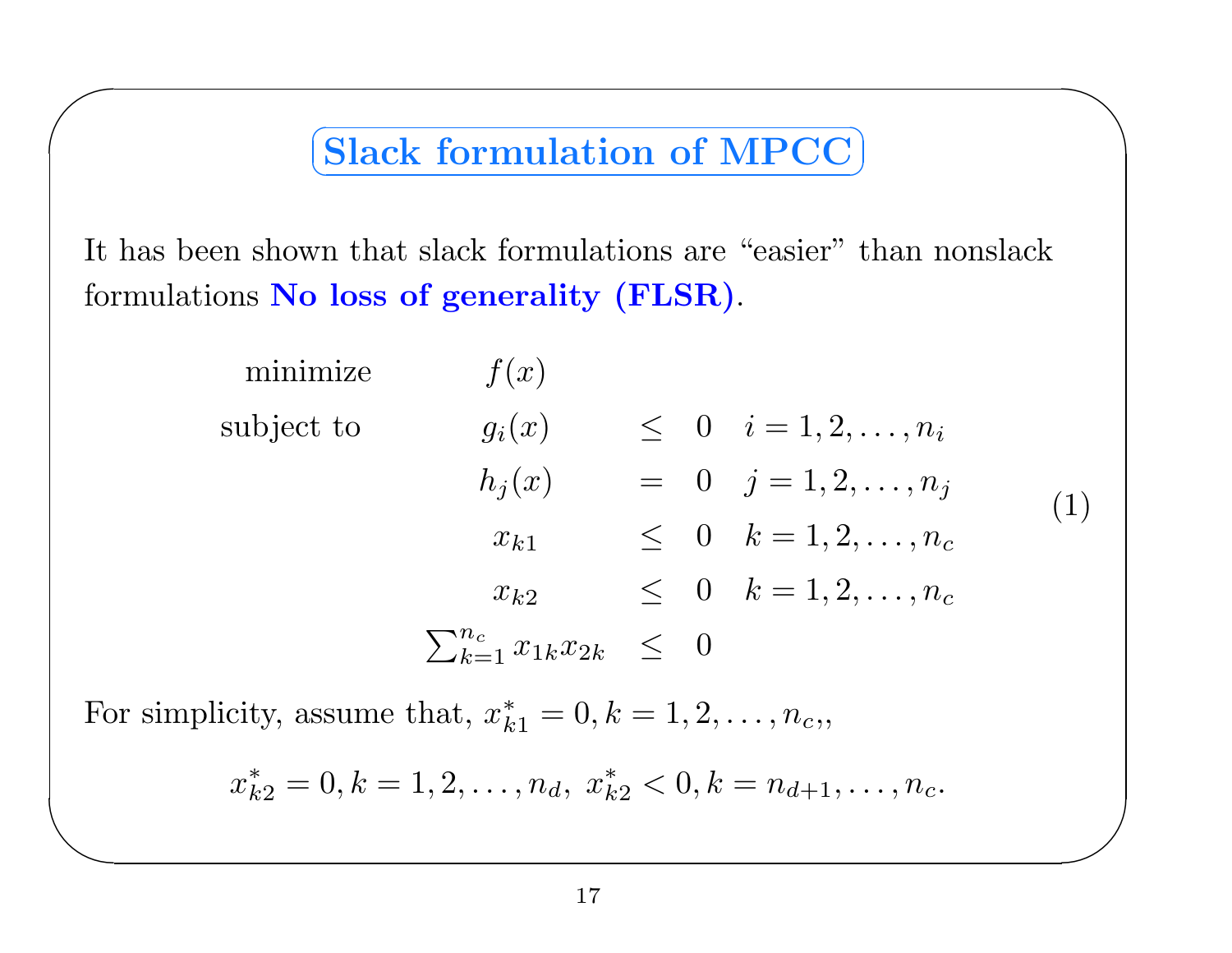# $\subset$  $\boxed{\text{MPEC-LICQ}}$  and RNLP multiplier

 $\diagup$ 

 $\bigg)$ 

 $\bigg($ 

 $\setminus$ 

$$
\text{MPEC-LICQ:} \quad \nabla_x g_i(x^*)|_{i \in \mathcal{A}(x^*)}, \ \nabla_x h_j(x^*)|_{j=1,2,\dots,n_e}, \ e_{k1}|_{j=1,2,\dots,n_c},
$$
\n
$$
e_{k2}|_{j=1,2,\dots,n_d}, \text{ are linearly independent}
$$

If RNLP satisfies LICQ at a solution  $x^*$ , it has a Lagrange Multiplier that satisfies:  $(\tilde{\nu}, \tilde{\pi}, \tilde{\mu}, \tilde{\eta})$ , that satisfies

$$
\tilde{\nu} \ge 0, \ \tilde{\mu}_{k1} \ge 0, \ \tilde{\mu}_{k2} \ge 0, \ k = 1, 2, \ldots, n_d
$$

$$
\nabla f(x^*) = \sum_{i \in \mathcal{A}} \tilde{\nu}_i \nabla g_i(x^*) + \sum_{i=1}^{n_e} \nabla h_j(x^*) \tilde{\pi}_j \n+ \sum_{k=1}^{n_d} (\tilde{\mu}_{k1} e_{k1} + \tilde{\mu}_{k2} e_{k2}) + \sum_{k=n_d+1}^{n_c} \tilde{\mu}_{k1} e_{k1}
$$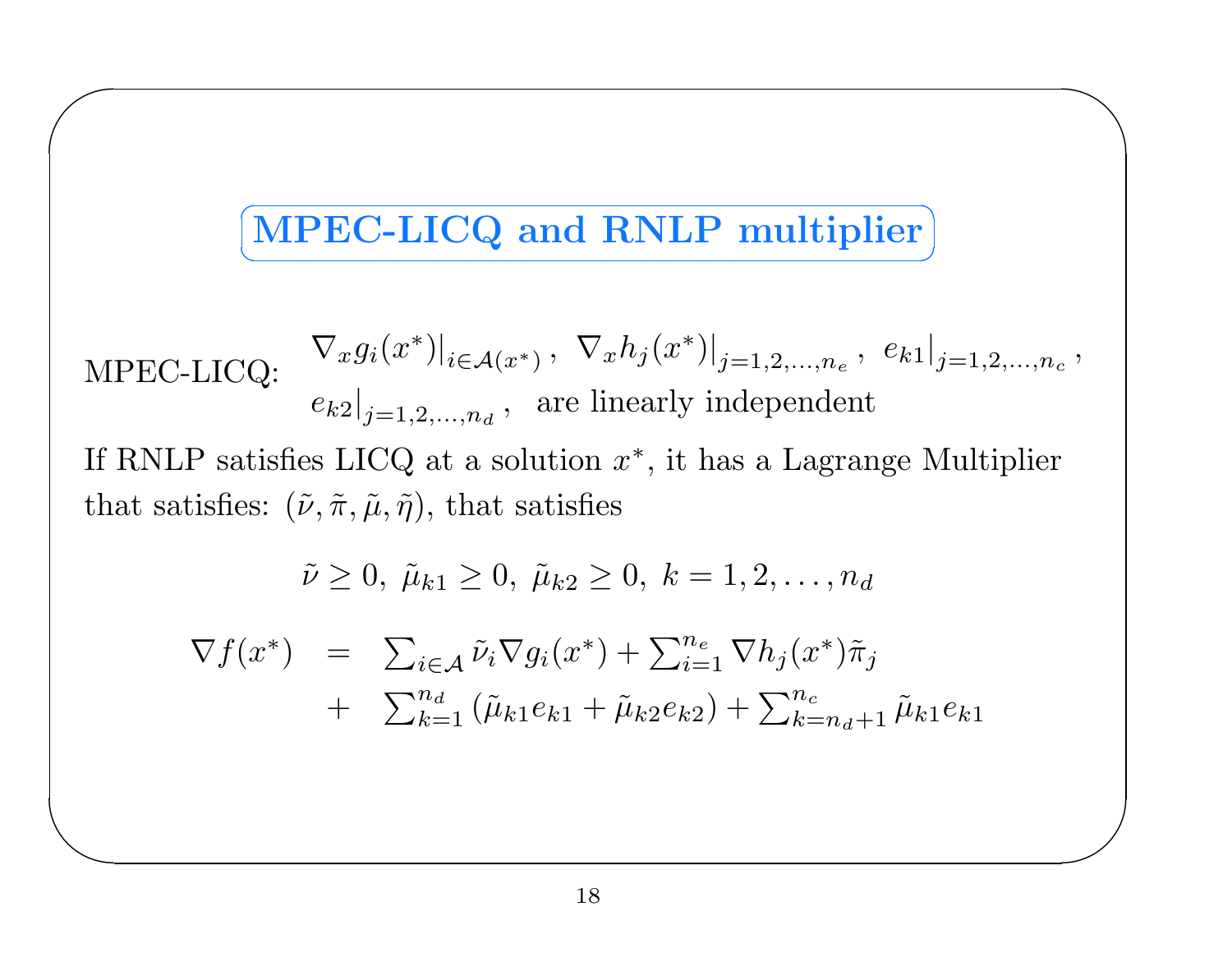#### ✞ ☎ Fundamental multiplier of MPCC ✝✆

 $\diagup$ 

 $\bigg)$ 

 $\bigg($ 

 $\setminus$ 

If LICQ holds, the following is the multiplier of MPCC of minimum 1 norm.

 $\nu^*$  =  $\tilde{\nu}$  $\pi^*$  =  $\tilde{\pi}$  $\mu_{k1}^*$  =  $\tilde{\mu}_{k1}$  $\ge 0, \quad k = 1, 2, \ldots, n_d$  $\mu_{k2}^*$  =  $\tilde{\mu}_{k2}$  $\geq 0, \quad k=1, 2, \ldots, n_d$  $\mu_{k1}^* = \tilde{\mu}_{k1} - \eta^* x_{k2}^*$  $\geq 0, \quad k = n_d + 1, \ldots, n_c$  $\eta^* = \max \left\{ 0, \max_{k=n_d+1,...,n_c} \left\{ \frac{\tilde{\mu}_{k1}}{x_{k2}^*} \right\} \right\}.$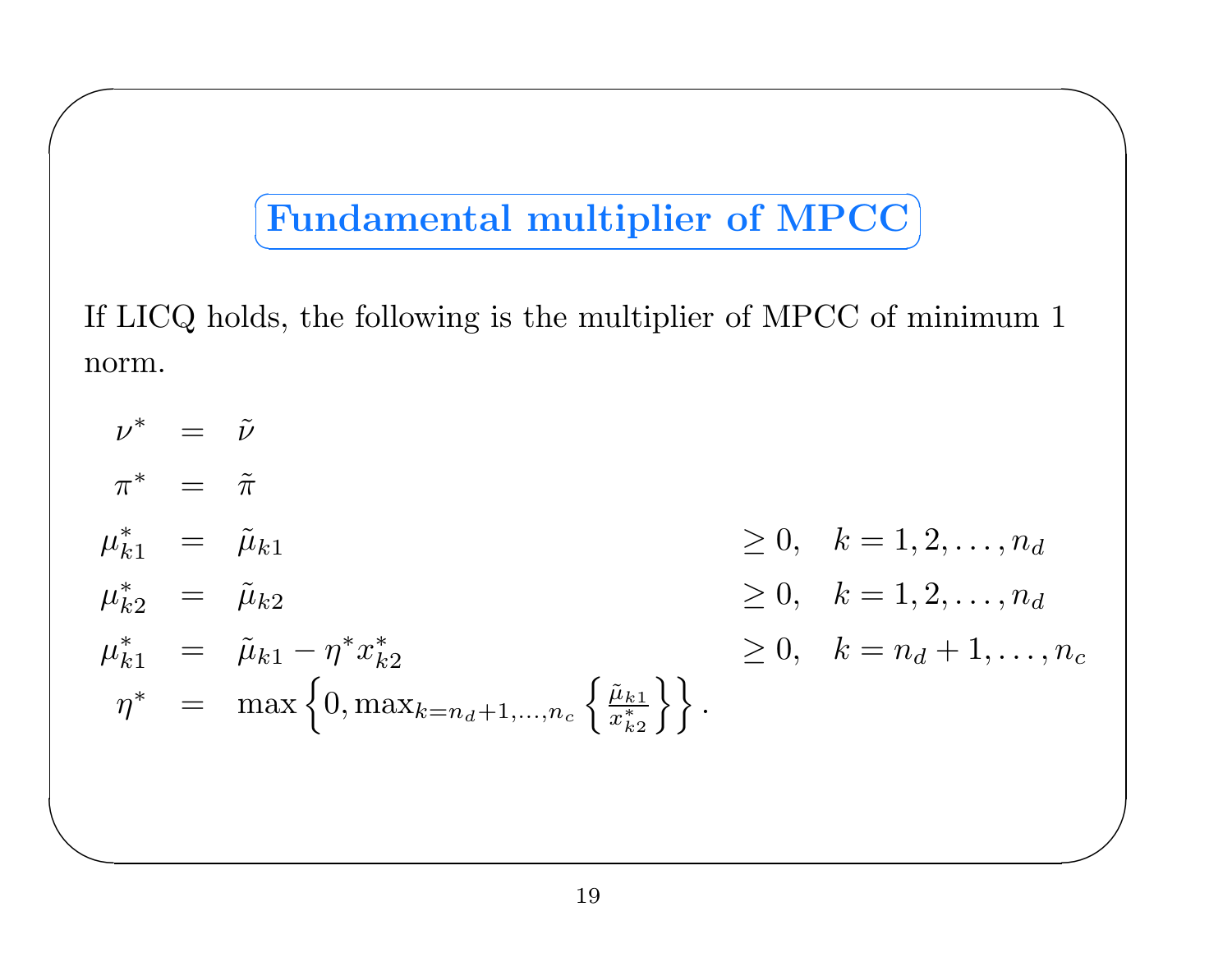# $\subset$  $\fbox{Second-order conditions for MPC}$

 $\diagup$ 

 $\bigg)$ 

 $\bigg($ 

 $\setminus$ 

 $(MPEC - SOSC)$ LICQ holds at  $x^*$  and  $s^T \nabla_{xx}^2 \mathcal{L}^* s > 0$ ,  $\forall s \in \mathcal{C}_{RNLP}$ where  $\nabla_{xx}^2 \mathcal{L}^*$  is the Hessian of the Lagrangian evaluated at  $(x^*, \tilde{\nu}, \tilde{\pi}, \tilde{\mu}, \tilde{\eta})$  and  $\mathcal{C}_{RNLP}$ is the critical cone of RNLP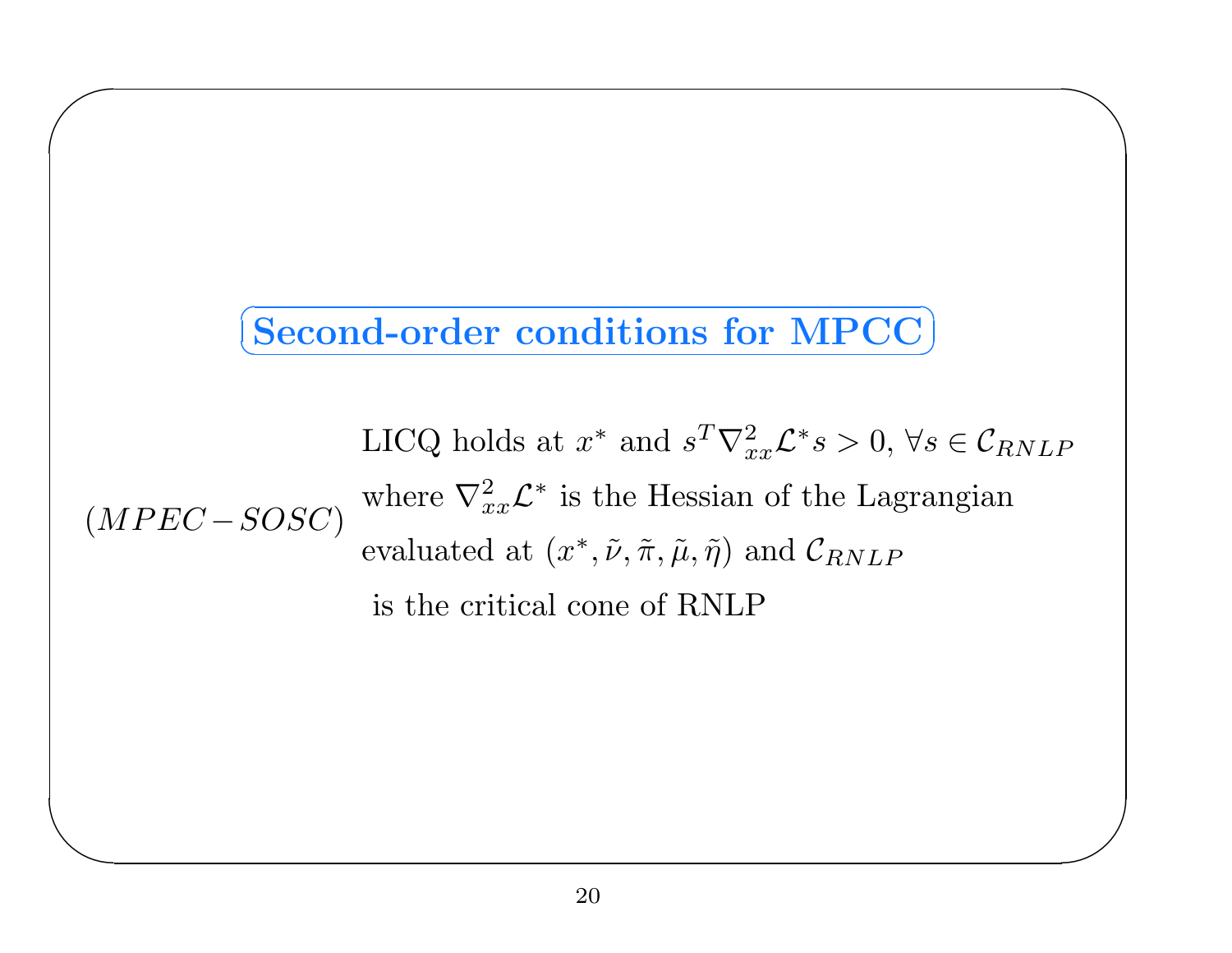#### $\subset$ ✝☎ ✆Assumptions (FLSR)

 $\diagup$ 

 $\bigg)$ 

[A1] f, g, h are twice continuously differentiable.

 $\bigg($ 

- [A2] MPCC satisfies MPEC-LICQ at the solution  $x^*$ .
- [A3] MPCC satisfies MPEC-SOSC at the solution  $x^*$ .
- [A4]  $\tilde{\nu}_i > 0$ ,  $i \in \mathcal{A}(x^*)$ ,  $\pi_j \neq 0$ ,  $j = 1, 2, \ldots, n_e$ , and either  $\tilde{\mu}_{k1} > 0$  or  $\tilde{\mu}$  $\tilde{\mu}_{k2} > 0$  for  $k = 1, 2, \ldots, n_d.$  At least one constraint in a degenerate pair is strongly active
- [A5] When a QP is solved, the QP solver picks a linearly independent basis.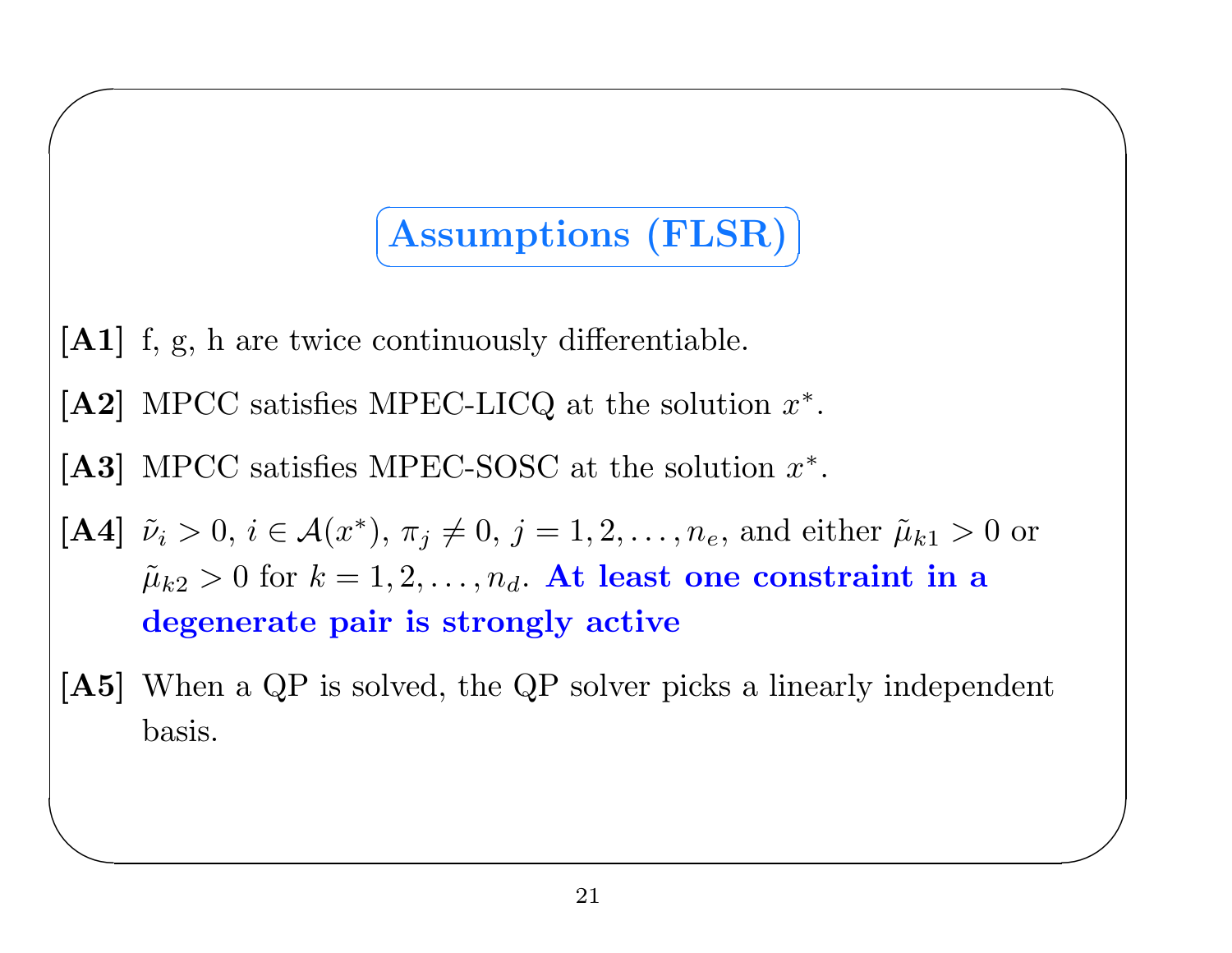# ☎  $\begin{array}{c}\textbf{Assumptions}\end{array}$

 $\diagup$ 

 $\bigg)$ 

However, in addition to these, (FLSR) use one of the following assumptions.

 $\subset$ 

✝

- [A6] At some point the SQP algorithm encounters a point that satisfies strict complementarity exactly.
- [A7] All the QPs encountered are feasible.

 $\bigg($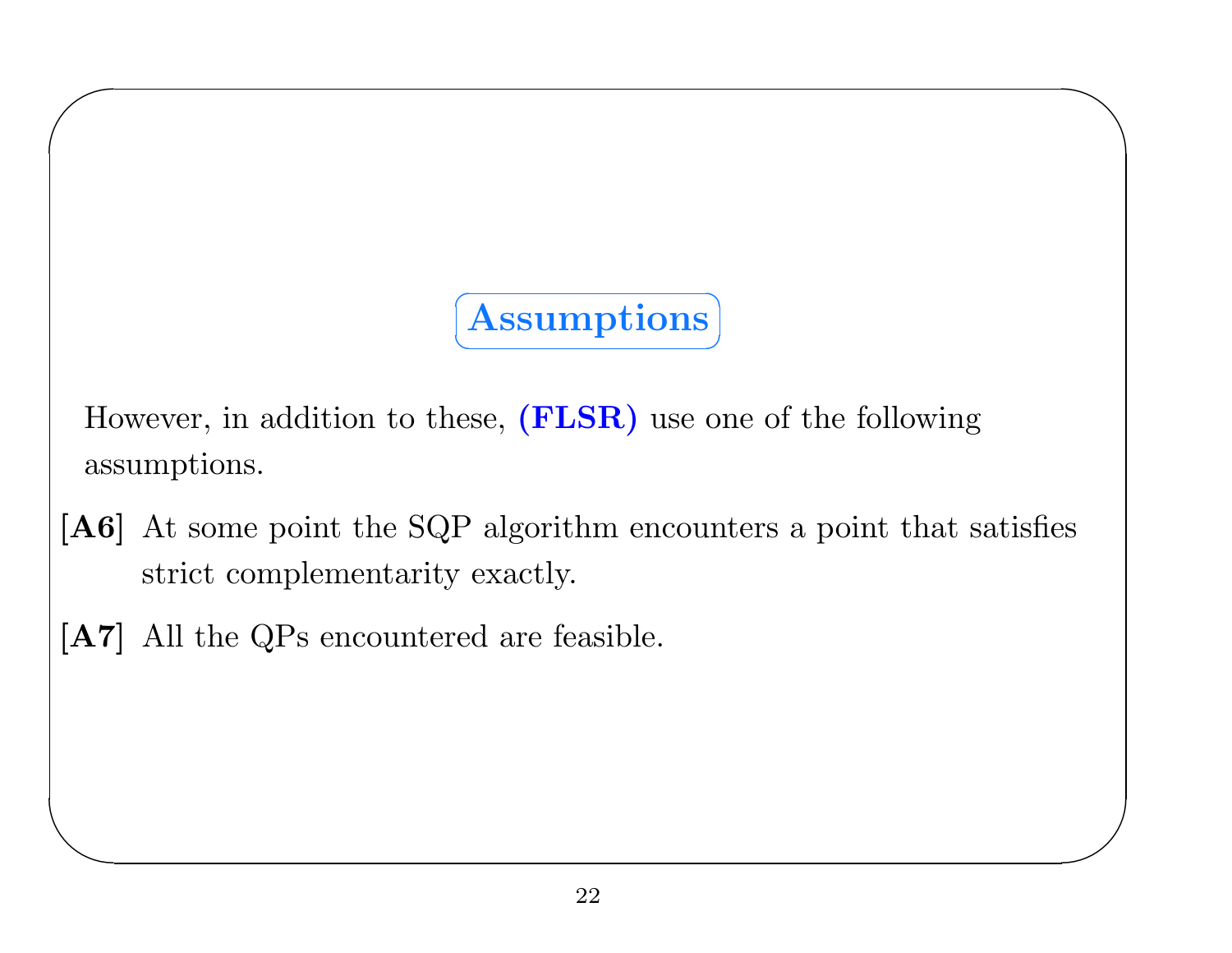$\subset$ ✝☎ ✆ Algorithm (1): Quadratic Programs  $\diagup$ 

 $\bigg)$ 

$$
\min_{d} \quad \nabla f(x)^T d + \frac{1}{2} d^T W d
$$
\n
$$
(QP) \text{ sbj. to } g_i(x)^T d + \nabla g_i(x)^T d \leq 0, \quad i = 1, 2, \dots, n_i
$$
\n
$$
h_j(x)^T d + \nabla h_j(x)^T d = 0, \quad j = 1, 2, \dots, n_e
$$

$$
\min_{d,d_{\zeta}} \nabla f(x)^{T} d + \frac{1}{2} d^{T} W d + c_{\infty} (\zeta + d_{\zeta})
$$
\n
$$
\text{sbj. to} \n\begin{aligned}\n& g_{i}(x)^{T} d + \nabla g_{i}(x)^{T} d &\leq 0, \quad i = 1, 2, \dots, l_{i} \\
& g_{i}(x)^{T} d + \nabla g_{i}(x)^{T} d &\leq \zeta + d_{\zeta}, \quad i = l_{i} + 1, \dots, l_{i} \\
& h_{j}(x)^{T} d + \nabla h_{j}(x)^{T} d &= 0, \quad j = 1, 2, \dots, l_{e} \\
& -\zeta - d_{\zeta} &\leq h_{j}(x)^{T} d + \nabla h_{j}(x)^{T} d &\leq \zeta + d_{\zeta}, \quad j = l_{e} + 1, \dots, l_{e} \\
& \zeta + d_{\zeta} &\geq 0\n\end{aligned}
$$

 $\setlength{\abovedisplayskip}{12pt} \setlength{\belowdisplayskip}{12pt} \setlength{\belowdisplayskip}{12pt} \setlength{\belowdisplayskip}{12pt} \setlength{\belowdisplayskip}{12pt} \begin{tabular}{|c|c|} Here $W$ is the Hessian of the Lagrangian.} \end{tabular}$ 

 $\bigg($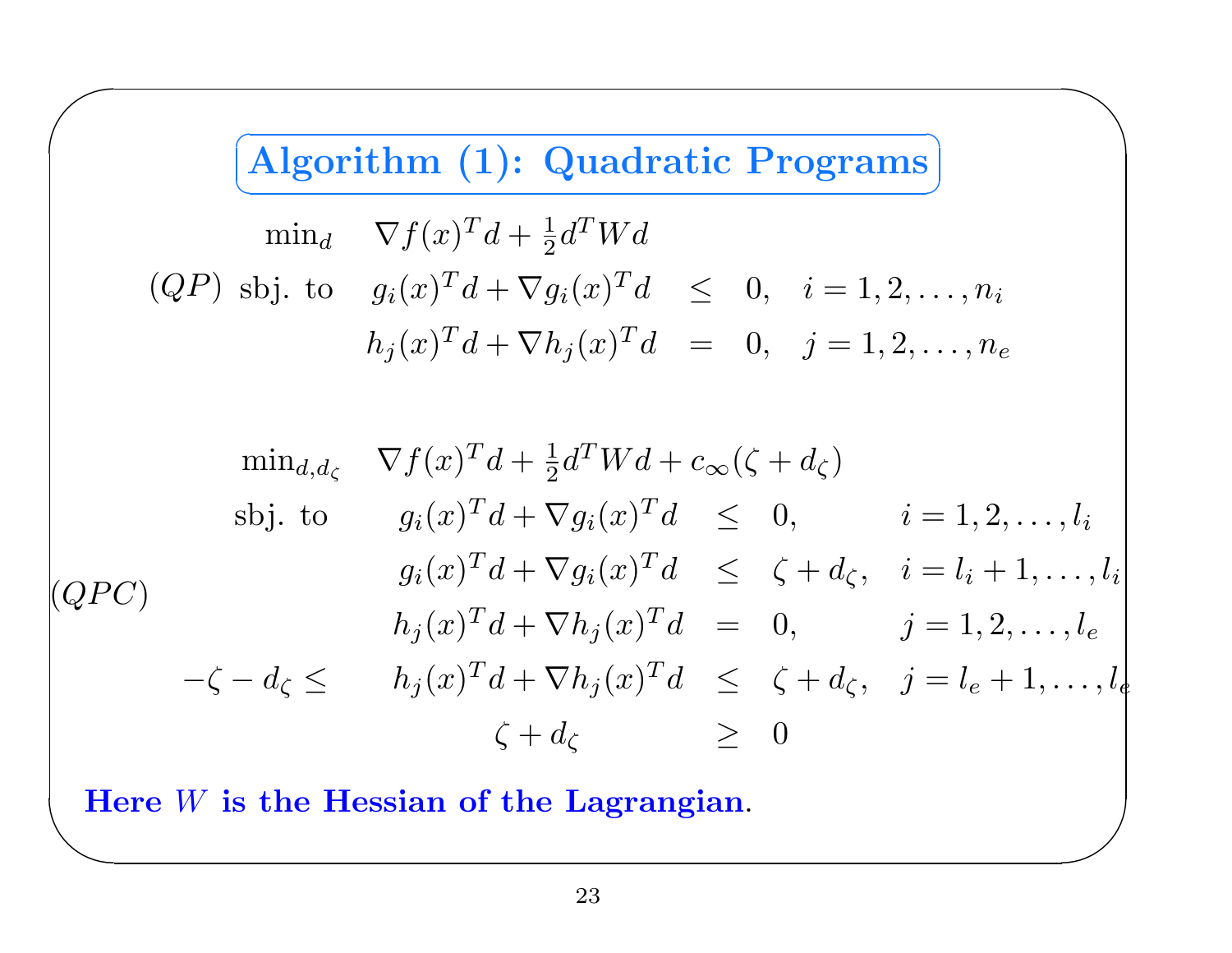#### $\subset$ ✝☎ ✆ Algorithm(2): Logical flow and elastic mode

 $\diagup$ 

 $\bigg)$ 

$$
x^{0} = x, c_{\infty} = c_{0}, k = 0.
$$
  
\n**NLP:** Solve (QP).  
\n**If**  $\sum_{i=l_{i}+1}^{n_{i}} \nu_{i} + \sum_{j=l_{e}+1}^{n_{e}} |\pi_{j}| \leq c_{\mu}$  and (QP) is feasible  
\n
$$
x^{k+1} = x^{k} + d^{k}, k = k + 1
$$
, return to **NLP**.

# Else

 $\bigg($ 

NLPC: solve (QPC).  
\n
$$
x^{k+1} = x^k + d^k, \zeta^{k+1} = \zeta^k + \delta_{\zeta}, k = k + 1.
$$
\nIf  $\sqrt{||d^k|| + ||\delta_{\zeta}^k||} \le \zeta^k$ ,  
\n
$$
c_{\infty} = c_{\infty} c_{\gamma}, k = k + 1 \text{ return to NLPC.}
$$

End If

End If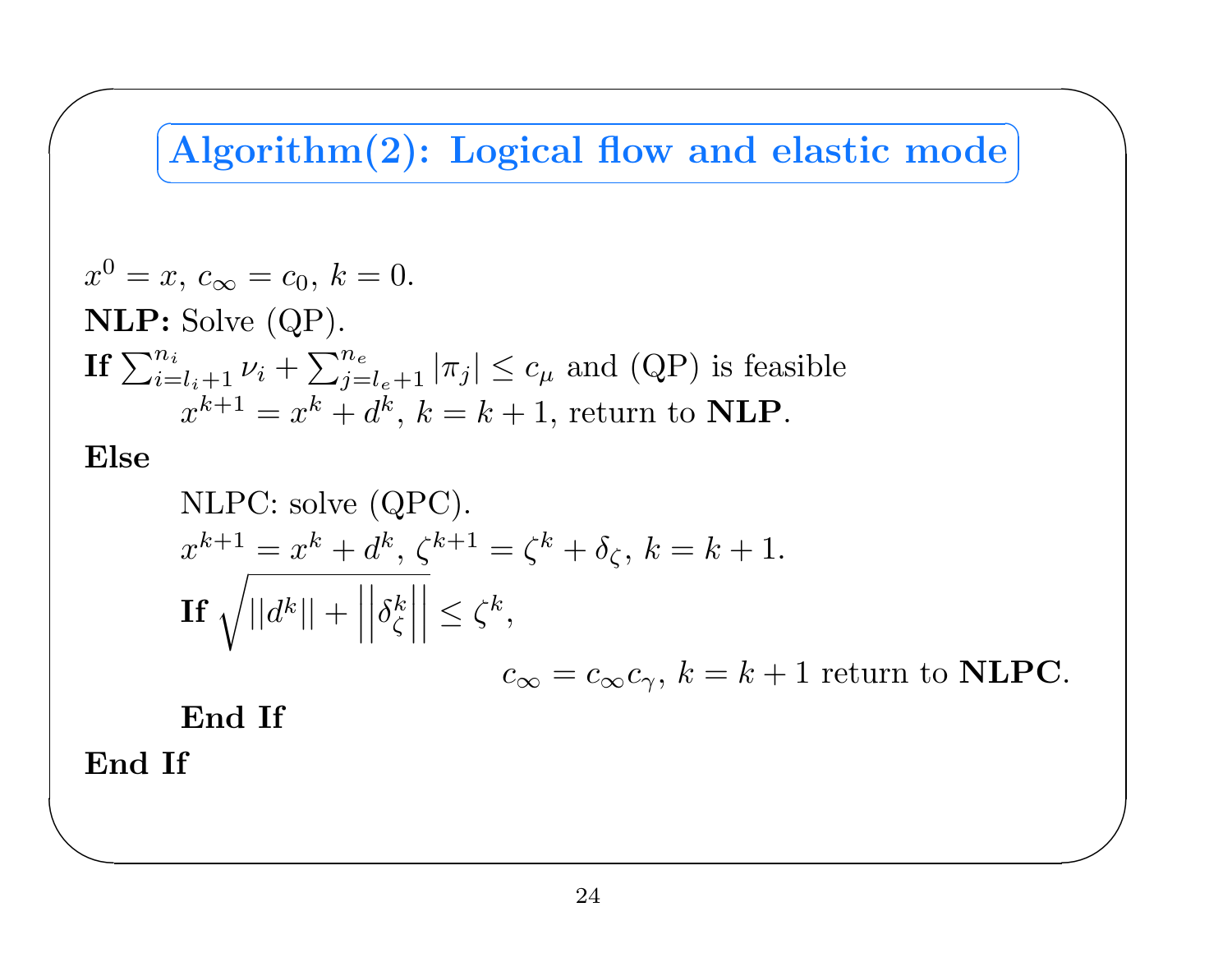The elastic mode applied to MPCC ✝✆  $\diagup$ 

Is equivalent to applying the unrelaxed  $\text{QP}$  to to  $\text{MPCC}(\text{c})$ :

 $\bigg($ 

 $\setminus$  $\bigg)$  $(MPCC(c))$ minimize  $f(x) + c_\infty \zeta$ subject to  $-\zeta \leq$  $g_i(x) \leq 0 \quad i = 1, 2, \ldots, l_i$  $g_i(x) \leq \zeta \quad i = l_i + 1, \ldots, n_i$  $h_j(x) = 0 \quad j = 1, 2, \ldots, l_e$  $h_j(x) \leq \zeta \quad j = l_e + 1, \ldots, n_e$  $x_{k1} \leq 0 \quad k=1,2,\ldots,n_c$  $x_{k2} \quad\leq\quad 0 \quad k=1,2,\ldots,n_c$  $\sum_{k=1}^{n_c} x_{k1}x_{k2} \leq \zeta$  $\zeta \geq 0$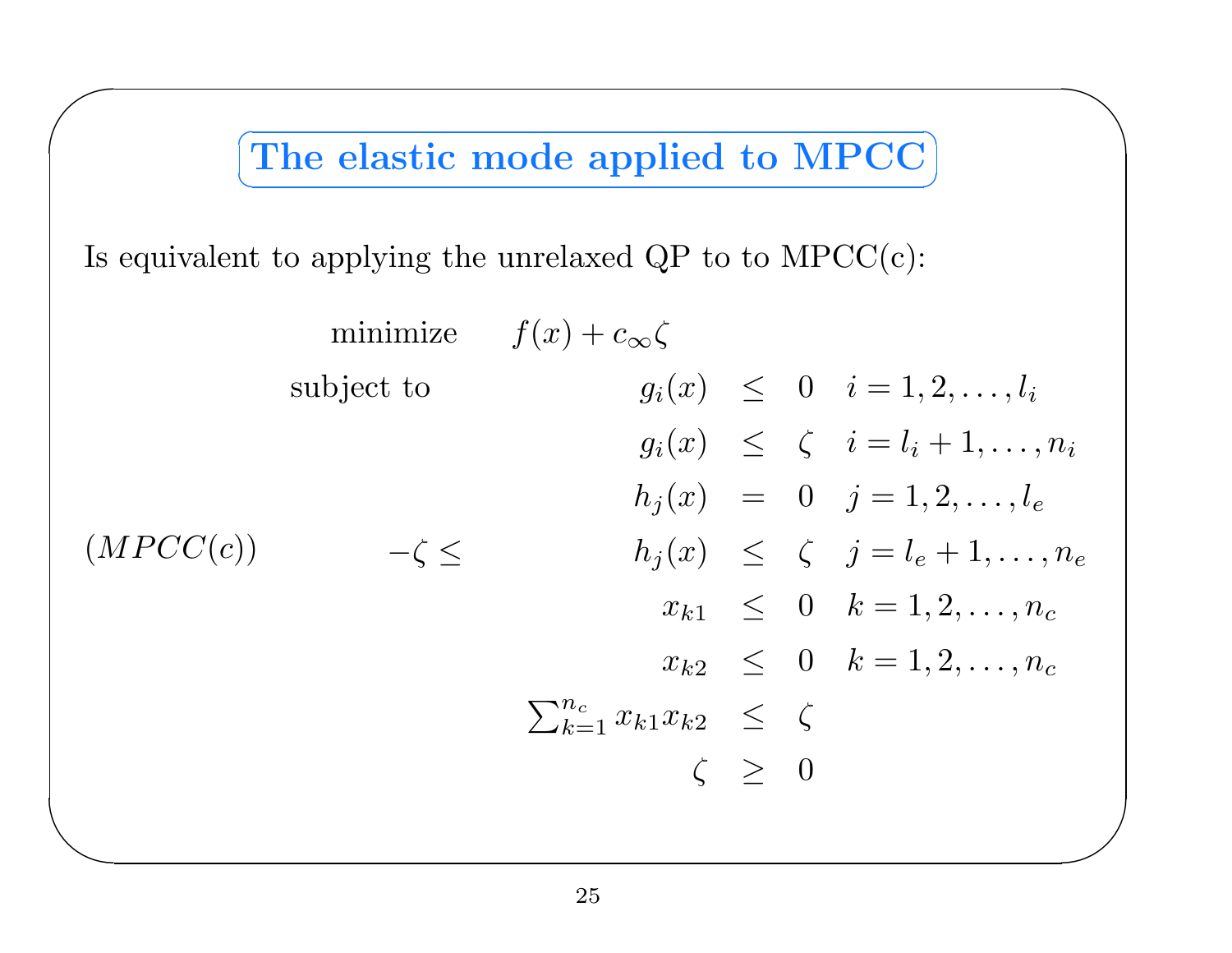#### Properties of MPCC(c) ✝☎ ✆

 $\diagup$ 

 $\bigg)$ 

Define the following quantity with respect to the components of the fundamental multiplier:

 $\bigg($ 

$$
\nu_0 = \sum_{i=l_i+1}^{n_i} \nu_i^* + \sum_{j=l_e+1}^{n_e} (|\pi_j^*|) + \eta^*.
$$

Lemma Assume that MPCC satisfies MPCC-LICQ and MPCC-SOSC. Assume that  $c_{\infty}$  satisfies  $c_{\infty} \geq \nu_0$ . Then

- 1. MPCC(c) satisfies Robinson's constraint qualification at  $(x^*,0)$ (MFCQ and Robinson SOSC).
- 2. In addition, if  $c_{\infty} = \nu_0$ , then the Lagrange multiplier set of MPCC(c) at  $(x^*,0)$  has a unique element.
- 3. If  $c < \nu_0$ , then  $x^*$  is not a stationary point of MPCC(c).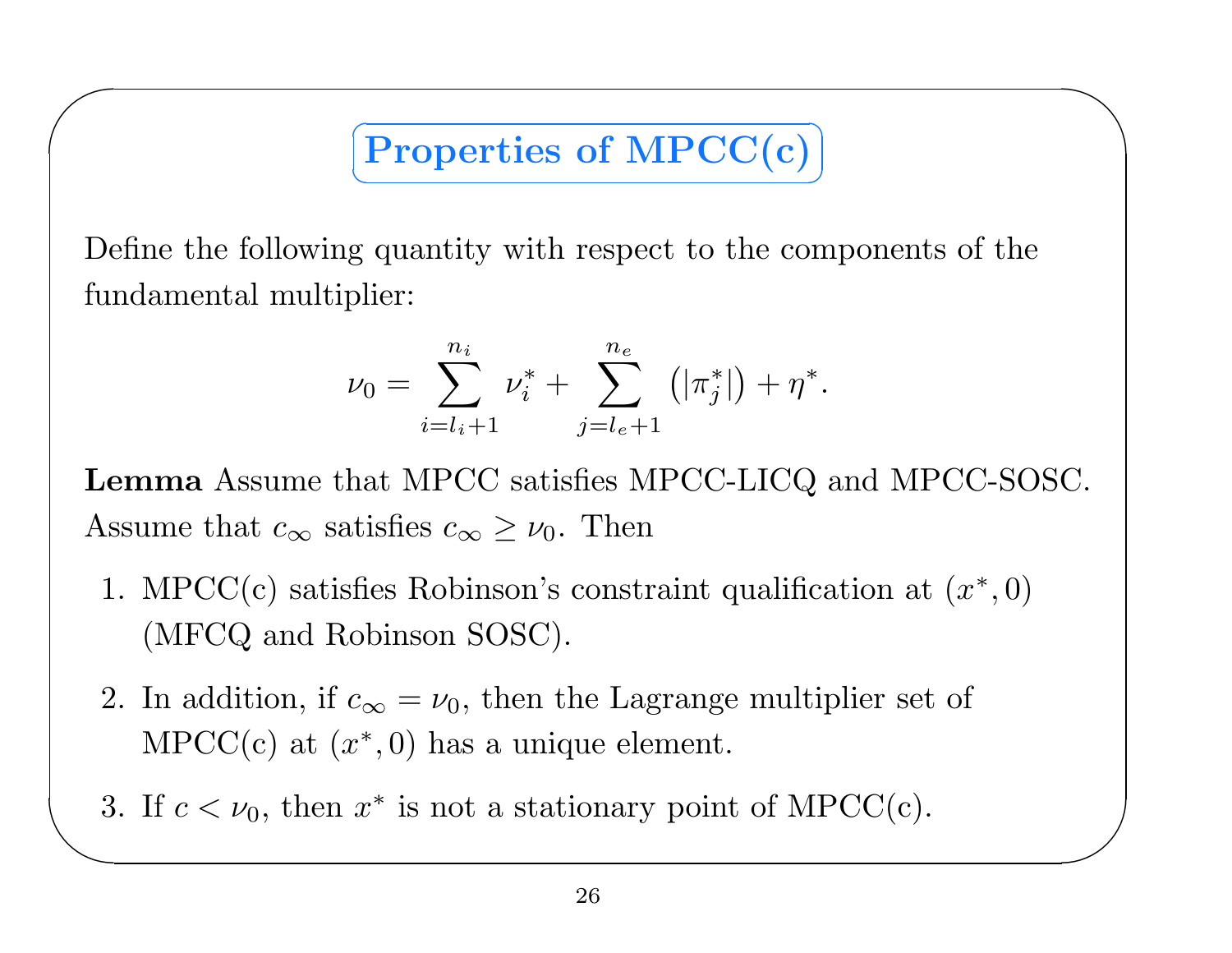# $\subset$  $\fbox{Main Result} \big\}$

 $\diagup$ 

 $\bigg)$ 

Recall that once elastic mode is entered, one never returns to the original problem.

**Theorem** Assume that  $[A1]$ – $[A5]$  hold. Assume that the point  $x^{k_0}$  is sufficiently close to  $x^*$  and either

i) Elastic mode is never entered (thus QP is feasible) or

 $\bigg($ 

 $\setminus$ 

ii) Elastic mode is entered and (QPC) is solved for all  $k \geq k_0$  and  $c \geq \nu_0$ . Then  $x^k$  converges to  $x^*$  superlinearily and the primal-dual solution of (QP) in case i) and (QPC) in case ii) converges superlinearily to the solution of  $(MPCC)$  or  $(MPCC(c))$ , respectively.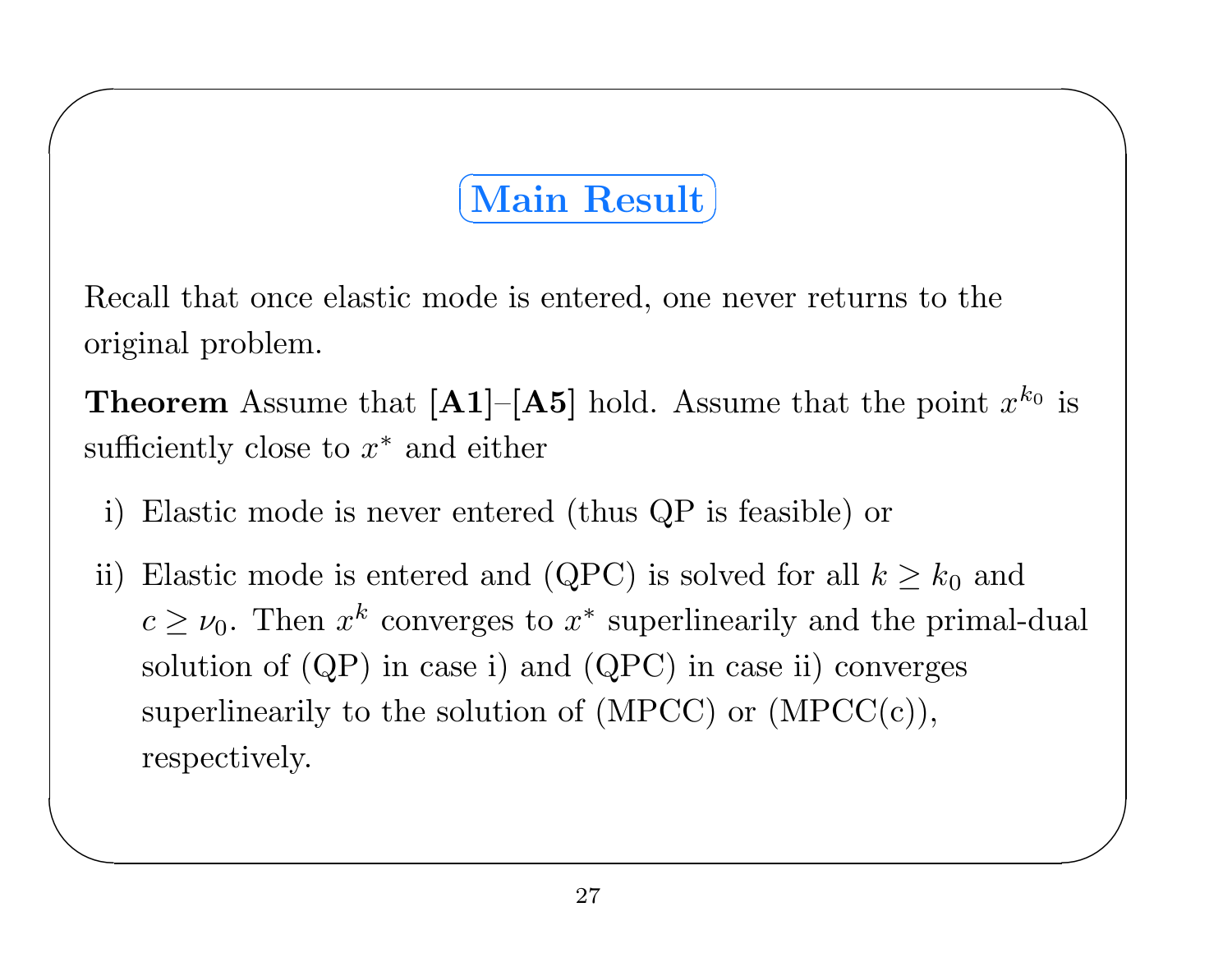#### Anatomy of the result ✝✆

 $\diagup$ 

 $\bigg($ 

- If elastic mode is never entered, the superlinear convergence result follows from  $(\rm{FLSR})$ .
- If elastic mode is entered and  $c = \nu_0$ , the Lagrange Multiplier is unique and the result follows from (Bonnans, 1994).
- If elastic mode is entered and  $c > \nu_0$ , then, sufficiently close to the solution, either
	- $\zeta^k = 0$  for all  $k \geq k_0$  and QPC gives the same solution as QP (which is now feasible) and results follows from FLSR, replacing [A7]
	- $\bigg)$  $-$  or  $x^k$  satisfies the complementarity exactly, and all subsequent iterates satisfy  $\zeta^k = 0$  and the complementarity conditions. Results follows from  $\textbf{FLSR}$ , replacing  $\textbf{[A6]}$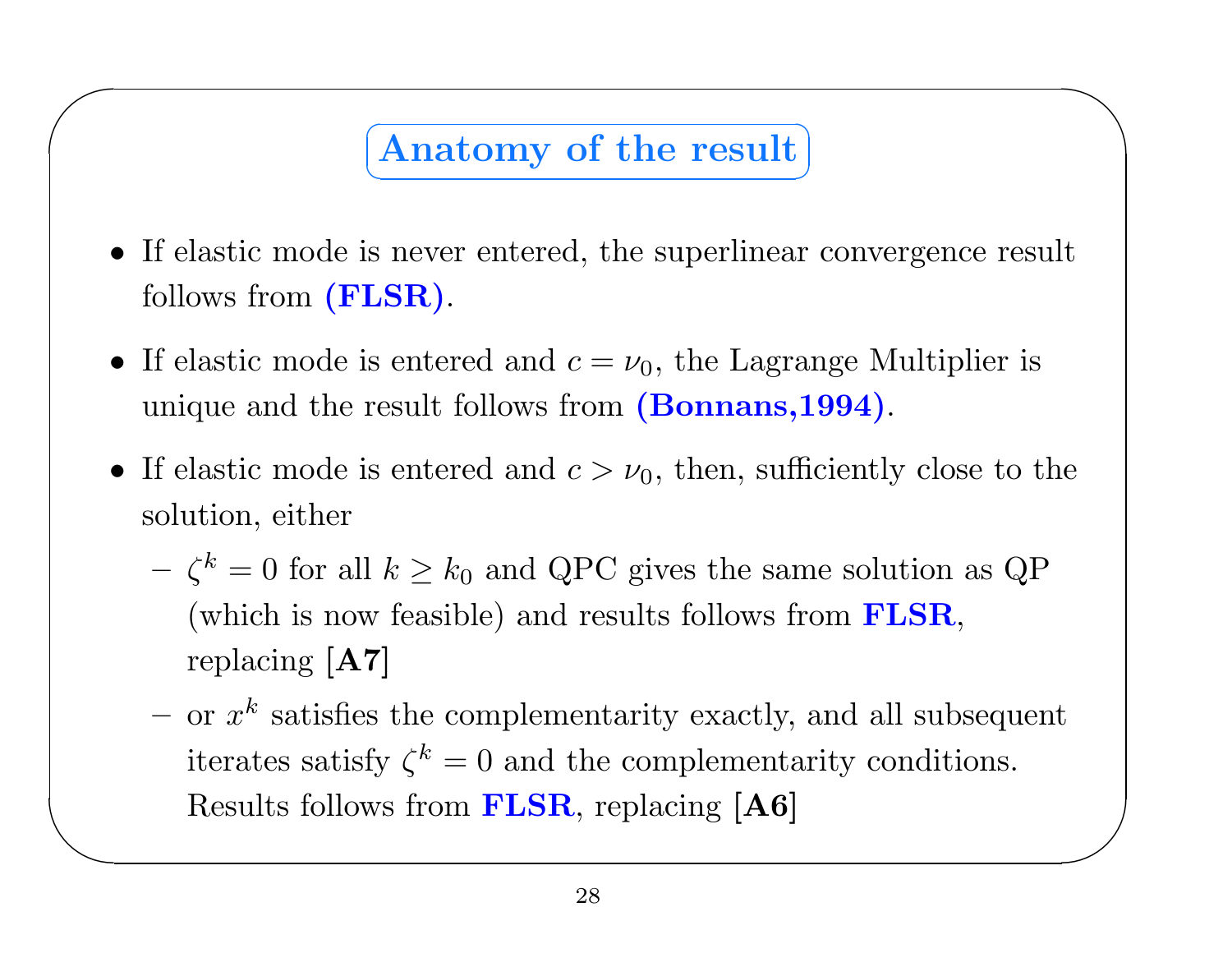# $\subset$  $(Distance to constraint set results)$

 $\diagup$ 

 $\bigg)$ 

 $\bigg($ 

 $\setminus$ 

Using (Wright, 1998), since Robinson's constraint qualification holds, we find that there exist  $c_0 > 0, c_1 > 0$ , such that

$$
c_0(||x - x^*|| + \zeta) \le ||d|| + ||d_{\zeta}|| \le c_1(||x - x^*|| + \zeta).
$$

- •• If  $c < \nu_0$ , then the test  $\sqrt{||d^k|| + ||\delta_{\zeta}^k||} \leq \zeta^k$  will eventually be  $\rm satisfied.$
- If  $c \geq \nu_0$ , the test will be passed if  $x^k$  is sufficiently close to  $x^*$ .

We therefore have <sup>a</sup> valid adaptation mechanism for the elastic mode.